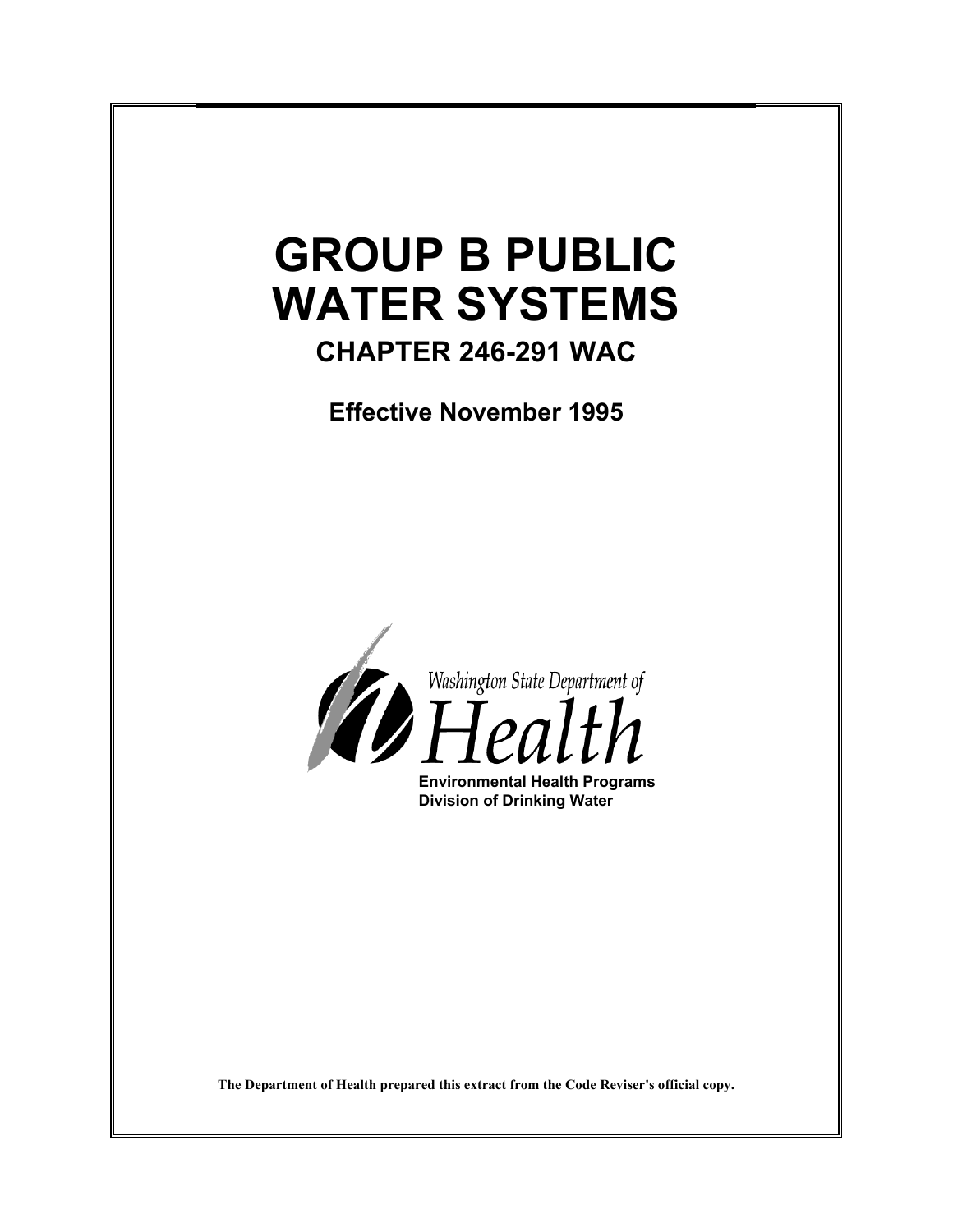## **Group B Public Water Systems Chaper 246-291 WAC**

Effective November 1995



For more information or additional copies of this publication contact:

Division of Drinking Water PO Box 47849 Olympia, WA 98504-7849

1-800-521-0323 FAX 360-236-2254

Available on the web: www.doh.wa.gov/ehp/dw

For persons with disabilities, this document is available on request in other formats. Please call 1-800-525-0127 (TDD Relay 1-800-833-6388)

DOH PUB #331-071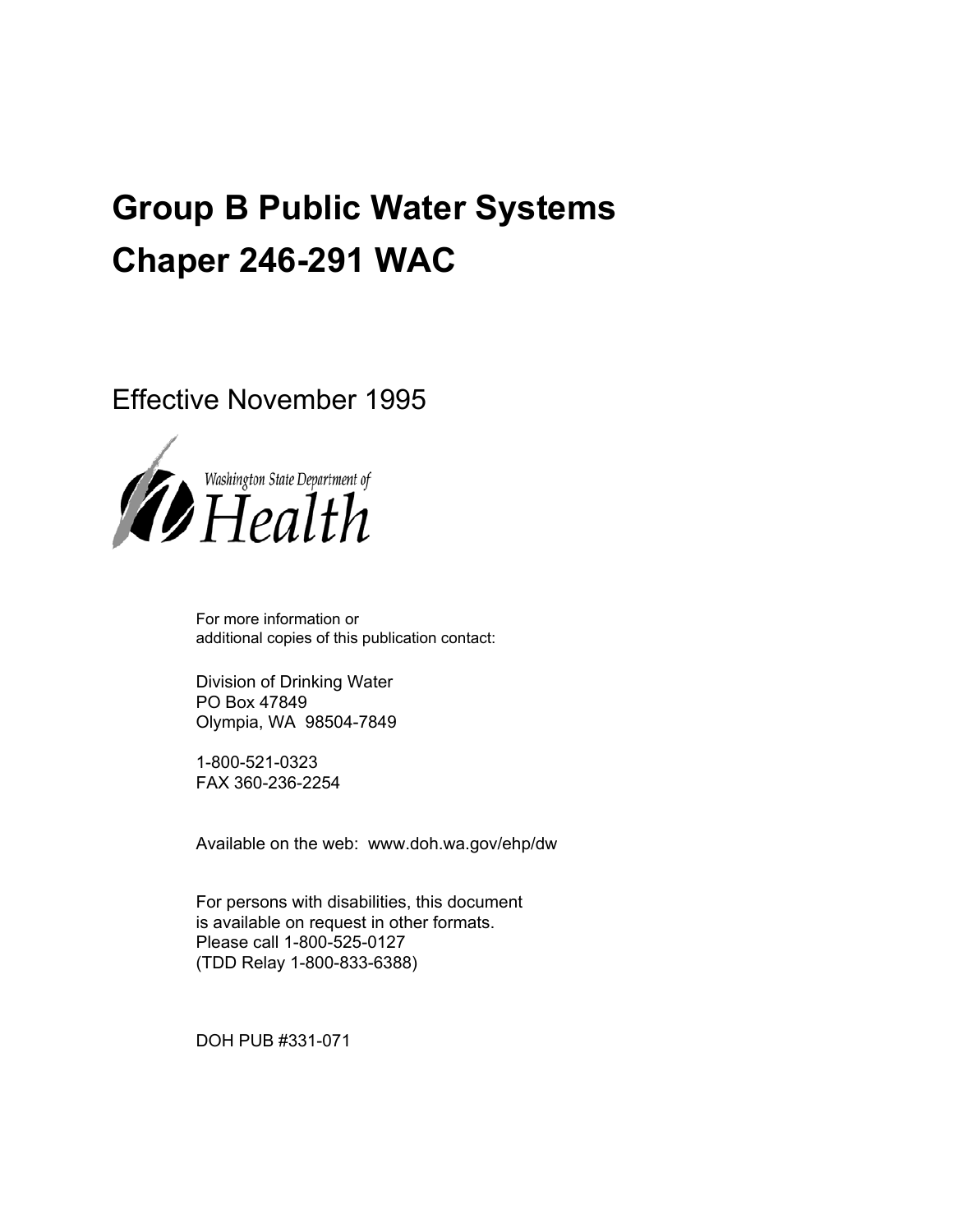### Chapter 246-291 WAC **GROUP B PUBLIC WATER SYSTEMS**

#### Part 1. GENERAL PROVISIONS

**Title** 

**WAC Number** 

## **Page Number**

| 246-291-001 |  |
|-------------|--|
| 246-291-010 |  |
| 246-291-020 |  |
| 246-291-025 |  |
| 246-291-030 |  |
| 246-291-040 |  |
| 246-291-050 |  |
| 246-291-060 |  |
|             |  |

#### Part 2. PLANNING AND ENGINEERING

| 246-291-100 |  |
|-------------|--|
| 246-291-110 |  |
| 246-291-120 |  |
| 246-291-130 |  |
| 246-291-140 |  |

#### Part 3. DESIGN AND OPERATION

| 246-291-200 |  |
|-------------|--|
| 246-291-210 |  |
| 246-291-220 |  |
| 246-291-230 |  |
| 246-291-240 |  |
| 246-291-250 |  |
| 246-291-260 |  |
| 246-291-270 |  |
|             |  |

#### Part 4. WATER QUALITY

| 246-291-300 |  |
|-------------|--|
| 246-291-310 |  |
| 246-291-320 |  |
| 246-291-330 |  |
| 246-291-340 |  |
| 246-291-350 |  |
| 246-291-360 |  |
| 246-291-370 |  |
|             |  |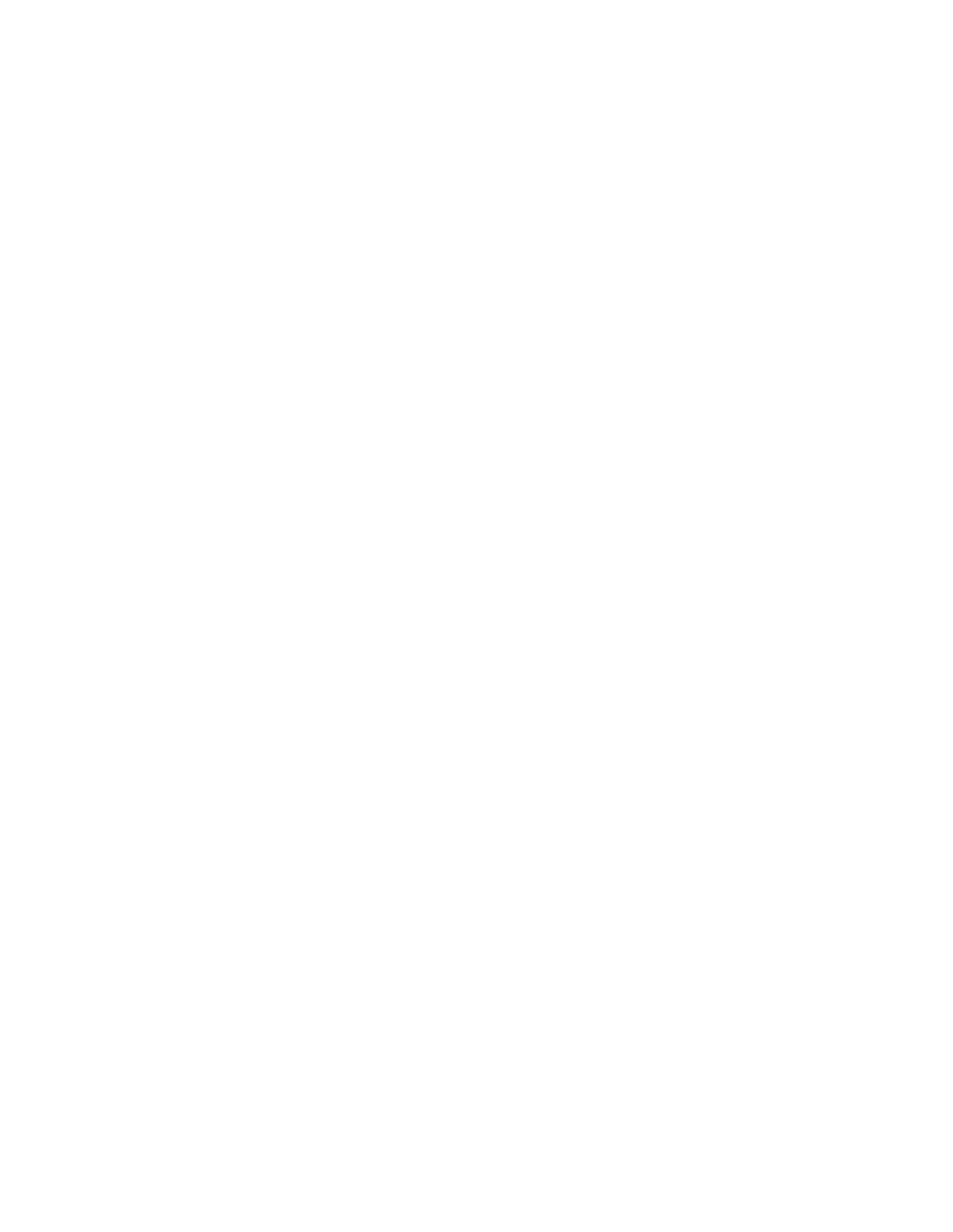### **PART 1. GENERAL PROVISIONS**

| 246-291-001 | Purpose and scope.             | 2           |
|-------------|--------------------------------|-------------|
| 246-291-010 | Definitions.                   | $\mathbf 2$ |
| 246-291-020 | Applicability.                 | 5           |
| 246-291-025 | <b>Bottled water.</b>          | 6           |
| 246-291-030 | <b>General administration.</b> | 6           |
| 246-291-040 | Requirements for engineers.    | 7           |
| 246-291-050 | Enforcement.                   | 8           |
| 246-291-060 | <b>Waivers.</b>                | 9           |
|             |                                |             |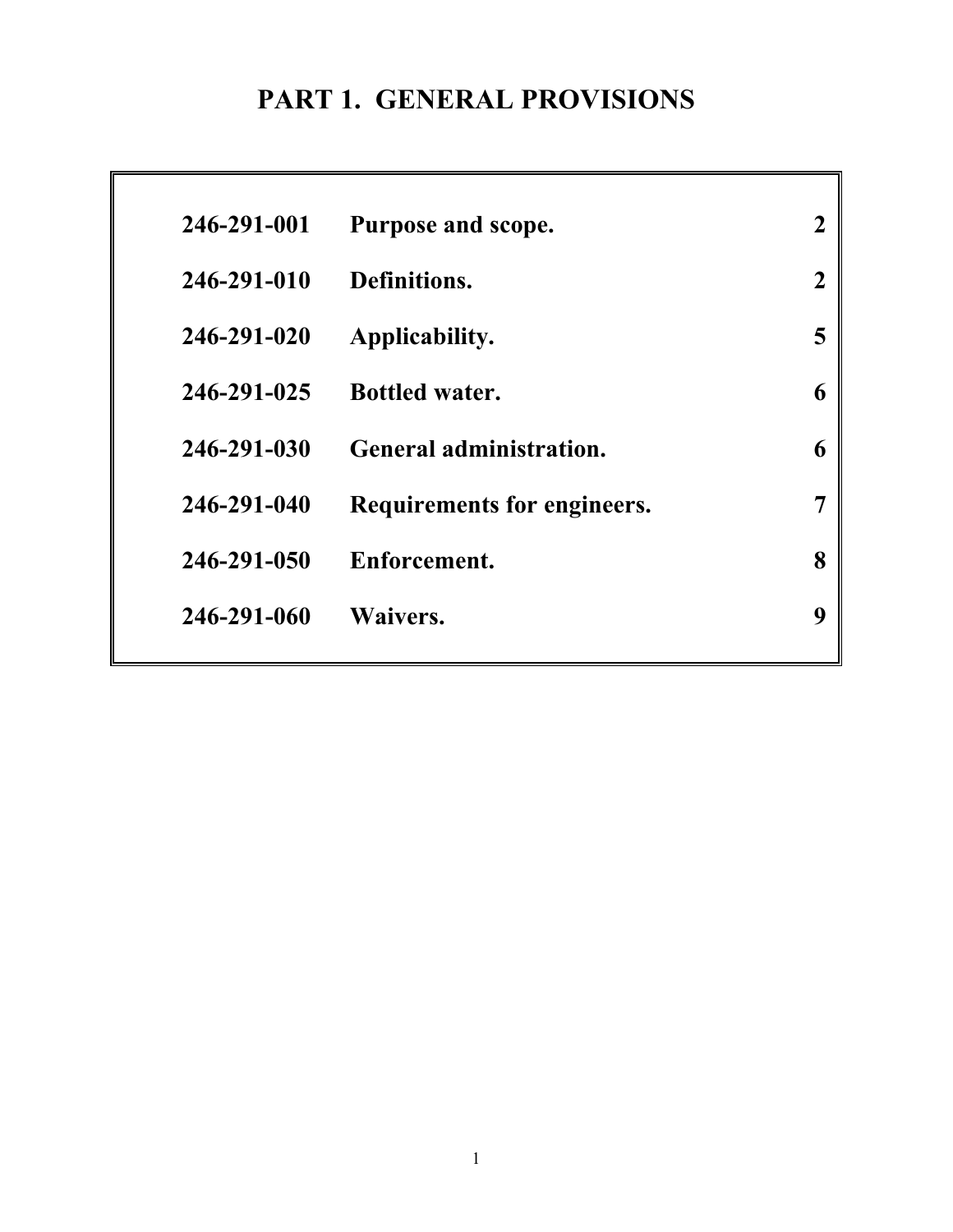#### **WAC 246-291-001 Purpose and Scope.**

- (1) The purpose of these rules is to define basic regulatory requirements to protect the health of consumers using Group B public drinking water supplies. These rules are specifically designed to ensure the provision of high quality drinking water in a reliable manner and in a quantity suitable for intended use.
- (2) The rules set forth are adopted under chapter 43.20 RCW and owners of Group B public water systems shall be responsible for ensuring compliance with these rules. Other statutes relating to this chapter are:
	- (a) RCW 43.20B.020, Fees for services -- Department of health and department of social and health services;
	- (b) Chapter 43.70 RCW, Department of health;
	- (c) Chapter 70.05 RCW, Local health department, boards, officers--Regulations;
	- (d) Chapter 70.116 RCW, Public Water System Coordination Act of 1977; and
	- (e) Chapter 70.119A RCW, Public water systems--Penalties and compliance.
- (3) Prior to expanding a Group B public water system to a Group A public water system, the entire system shall be brought into compliance with chapter 246-290 WAC.

#### **WAC 246-291-010 Definitions.** Abbreviations:

 **CSE** - comprehensive system evaluation;  **GWI** - ground water under the direct influence of surface water; **m** - meter; **MCL** - maximum contaminant level;  **mg/L** - milligrams per liter;  **ml** - milliliter;  **mm** - millimeter;  **NTU** - nephelometric turbidity unit;  **psi** - pounds per square inch;  **umhos/cm** - micromhos per centimeter;  **VOC** - volatile organic chemical;  **WFI** - water facilities inventory form; and  **WHPA** - wellhead protection area.

"**Authorized agent**" means any person who:

 Makes decisions regarding the operation and management of a public water system whether or not he or she is engaged in the physical operation of the system; Makes decisions whether to improve, expand, purchase, or sell the system; or Has discretion over the finances of the system.

"**Coliform sample**" means a sample of water collected from the distribution system at or after the first service and analyzed for coliform presence in compliance with this chapter.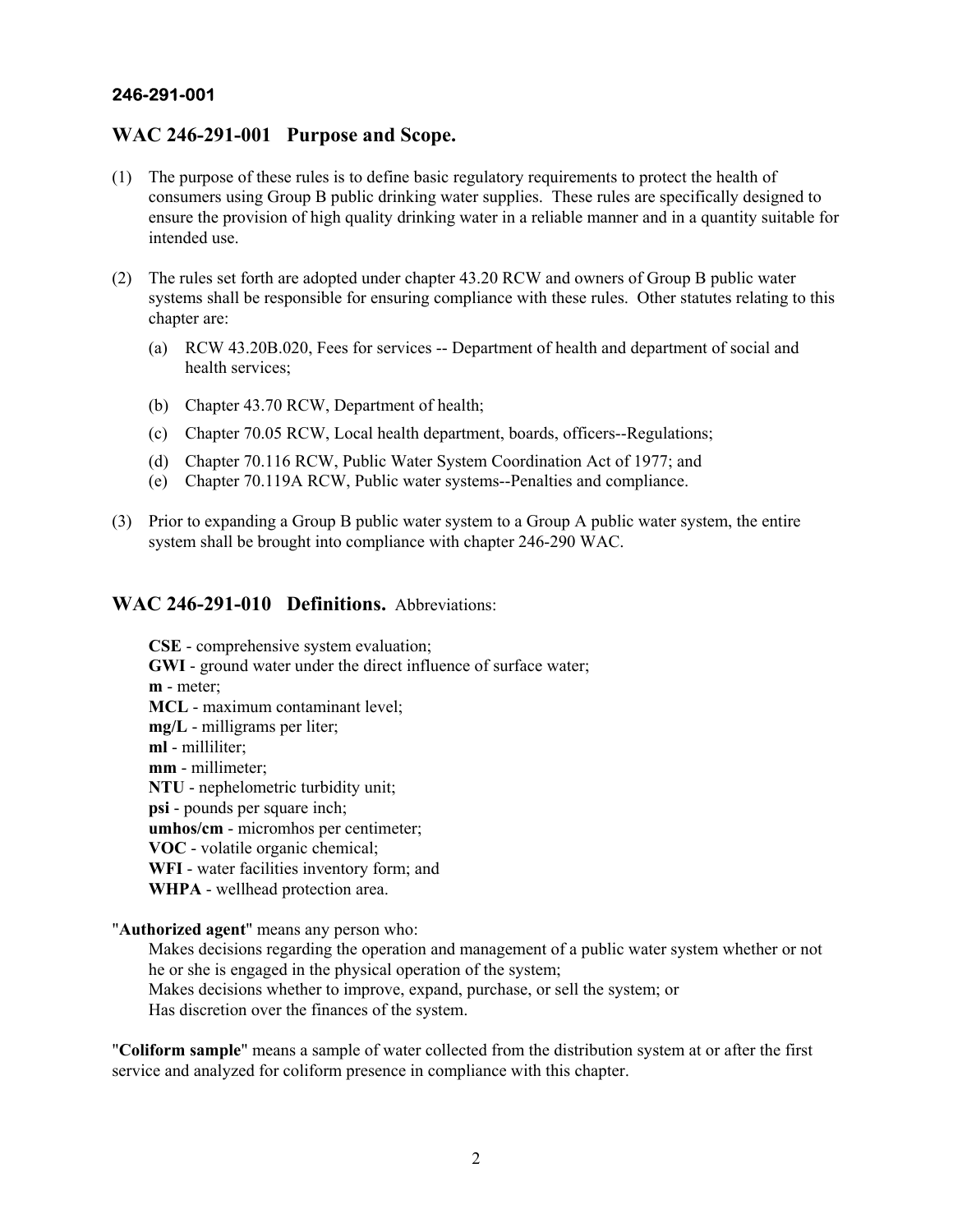"**Comprehensive system evaluation (CSE)**" means a review, inspection and assessment of a public water system, including, but not limited to: source; facilities; equipment; operation and administration; maintenance; records; planning documents and schedules; and monitoring, for the purpose of ensuring that safe and adequate drinking water is provided.

"**Confirmation**" means to demonstrate the results of a sample to be precise by analyzing a repeat sample. Confirmation occurs when analysis results fall within plus or minus thirty percent of the original sample.

"**Contaminant**" means a substance present in drinking water which may adversely affect the health of the consumer or the aesthetic qualities of the water.

"**Cross-connection**" means a physical arrangement connecting a public water system, directly or indirectly, with anything other than another potable water system, and capable of contaminating the public water system.

"**Department**" means the Washington State Department of Health or health officer as identified in a joint plan of operation in accordance with WAC 246-291-030(1).

"**Disinfection**" means the use of chlorine or other agent or process the department approves for killing or inactivating microbiological organisms, including pathogenic and indicator organisms.

"**Distribution system**" means that portion of a public water supply system which stores, transmits, pumps, and distributes water to consumers.

"**Expanding public water system**" means a public water system installing additions, extensions, changes, or alterations to their existing source, transmission, storage, or distribution facilities which will enable the system to increase in size its existing service area and/or its number of approved service connections.

"**Fire flow**" means the rate of water flow needed to fight fires under WAC 246-293-640 or adopted city, town, or county standards.

"**Generator disconnect**" means an electrical circuit arranged to allow connection of a generator to the power supply for the pumping equipment while prohibiting electrical current from flowing back into the main service line.

"**Ground water under the direct influence of surface water (GWI)**" means any water beneath the surface of the ground, which the department determines has the following characteristics:

 Significant occurrence of insects or other macroorganisms, algae, or large-diameter pathogens such as *Giardia lamblia*; or

 Significant and relatively rapid shifts in water characteristics such as turbidity, temperature, conductivity, or pH closely correlating to climatological or surface water conditions.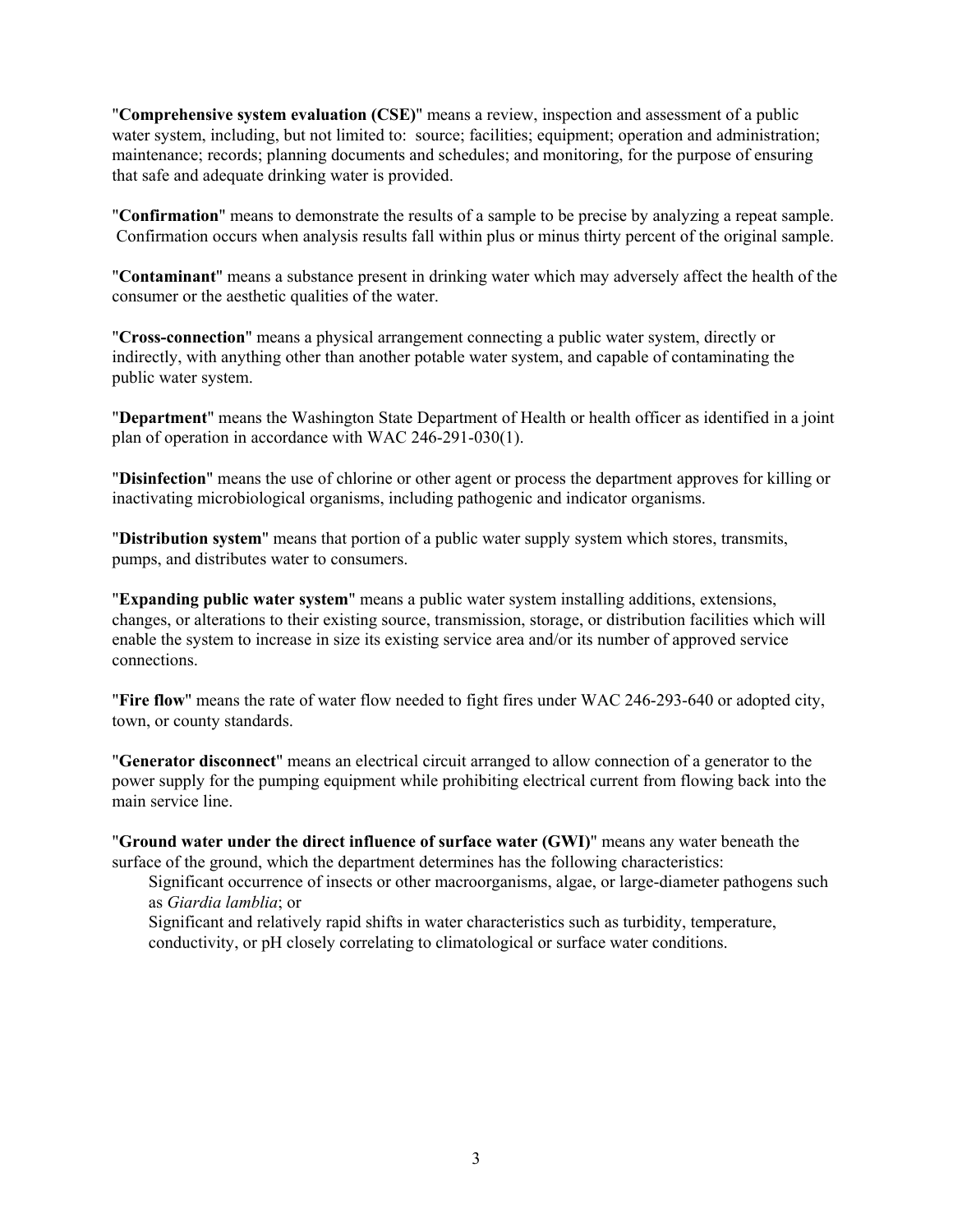"**Group B water system**" means a public water system:

 Constructed to serve less than fifteen residential services regardless of the number of people; or Constructed to serve an average nonresidential population of less than twenty-five per day for sixty or more days within a calendar year; or

Any number of people for less than sixty days within a calendar year.

"**Guideline**" means a department document assisting the owner in meeting a rule requirement.

"**Health officer**" means the health officer of the city, county, city-county health department or district, or an authorized representative.

"**Hydraulic analysis**" means the study of the water system network evaluating water flows within the distribution system under worst case conditions such as, peak hourly design flow plus fire flow, when required. Hydraulic analysis includes consideration of all factors affecting system energy losses.

"**Maximum contaminant level (MCL)**" means the maximum permissible level of a contaminant in water delivered to any public water system user.

"**Maximum contaminant level violation**" means a confirmed measurement above the MCL and for a duration of time, where applicable.

"**Owner**" means any agency, subdivision of the state, municipal corporation, firm, company, mutual or cooperative association, institution, partnership, or person or any other entity that holds as property, a public water system.

"**Peak hourly design flow**" means the maximum rate of water use, excluding fire flow, which can be expected to ever occur within a defined service area over a sixty minute time period.

"**Potable**" means water suitable for drinking by the public.

"**Pressure zone**" means a distribution system whereby an established minimum and maximum pressure range can be maintained without the use of ancillary control equipment (e.g. booster pumps, pressure reducing valves, etc.).

"**Primary standards**" means standards based on chronic, nonacute, or acute human health effects.

"**Public water system**" means any system, excluding a system serving only one single-family residence and a system with four or fewer connections all of which serve residences on the same farm, providing piped water for human consumption, including collection, treatment, storage, or distribution facilities used primarily in connection with such system.

"**Repeat sample**" means a sample collected to confirm the results of a previous analysis.

"**Same farm**" means a parcel of land or series of parcels which are connected by covenants and devoted to the production of livestock or agricultural commodities for commercial purposes and does not qualify as a Group A water system.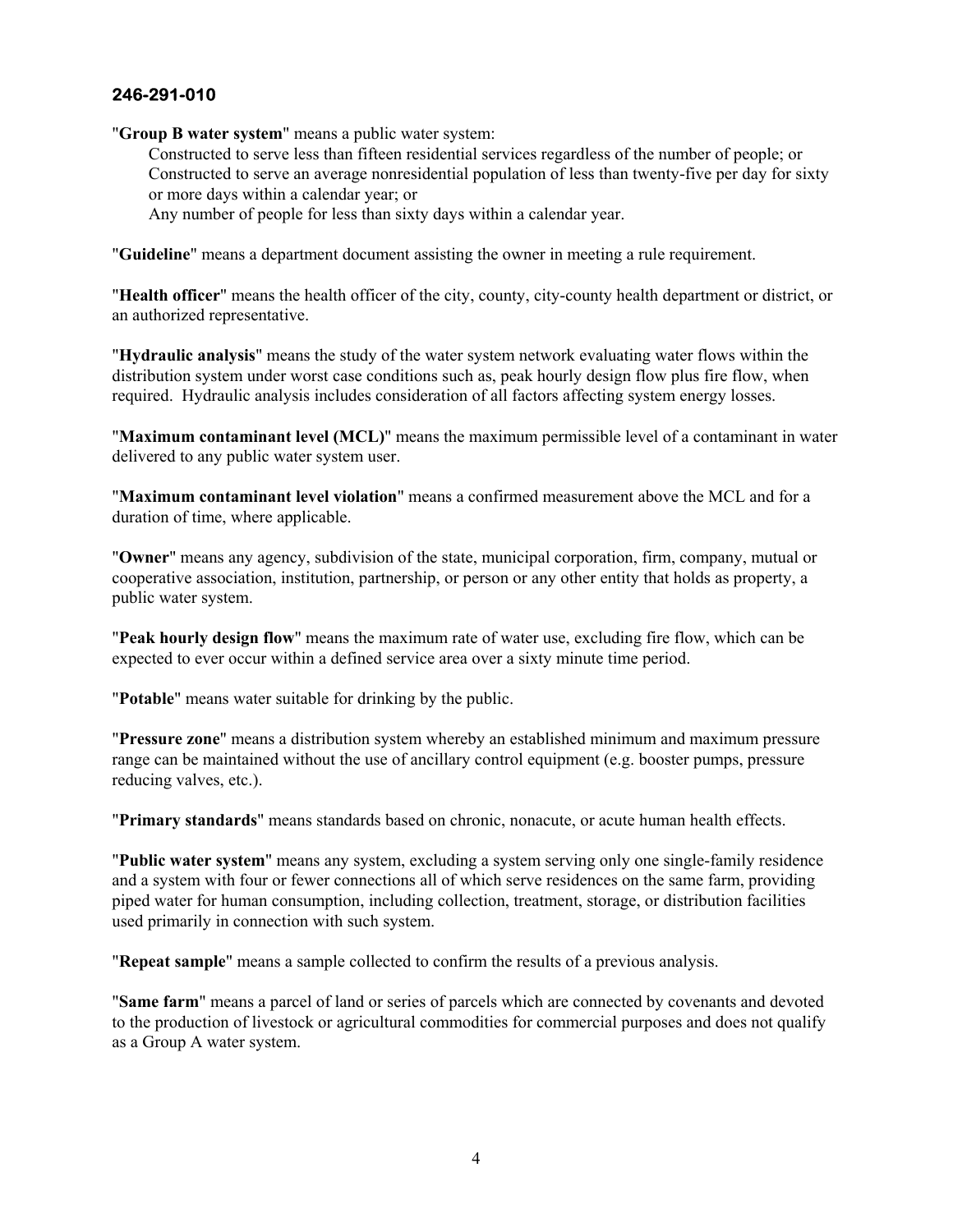"**Secondary standards**" means standards based on factors other than health effects such as taste and odor.

"**Sell**" means to bill separately for drinking water or to include drinking water as part of an itemized listing in a bill delivered to customers, where the amount billed is an increase over what the purveyor pays for water. The presence of centralized source or individual service meters does not affect whether the water is being sold.

"**Service**" means a connection to a public water system designed to provide potable water.

"**Special purpose sample**" means a sample collected for reasons other than the monitoring compliance specified in this chapter.

"**Standard methods**" means the 18th edition of the book, titled *Standard Methods for the Examination of Water and Waste Water*, jointly published by the American Public Health Association, American Water Works Association (AWWA), and Water Pollution Control Federation. This book is available through public libraries or may be ordered from AWWA, 6666 West Quincy Avenue, Denver, Colorado 80235.

"**State board of health**" and "**board**" means the board created by RCW 43.20.030.

"**Surface water**" means a body of water open to the atmosphere and subject to surface runoff.

"**Volatile organic chemical (VOC)**" means a manufactured carbon-based chemical that vaporizes quickly at standard pressure and temperature.

"**Water facilities inventory form (WFI)**" means the department form summarizing each public water system's characteristics.

"**Well field**" means a group of wells one system owns or controls which:

 Draw from the same aquifer or aquifers as determined by comparable inorganic chemical analysis; and

 Discharge water through a common pipe and the common pipe shall allow for collection of a single sample before the first distribution system connection.

#### **WAC 246-291-020 Applicability.**

- (1) The rules of this chapter shall apply to all Group B public water systems except those systems meeting all of the following conditions:
	- (a) Consists only of distribution and/or storage facilities and does not have any source or treatment facilities;
	- (b) Obtains all water from, but is not owned by, a public water system where the rules of this chapter or chapter 246-290 WAC apply;
	- (c) Does not sell water directly to any person;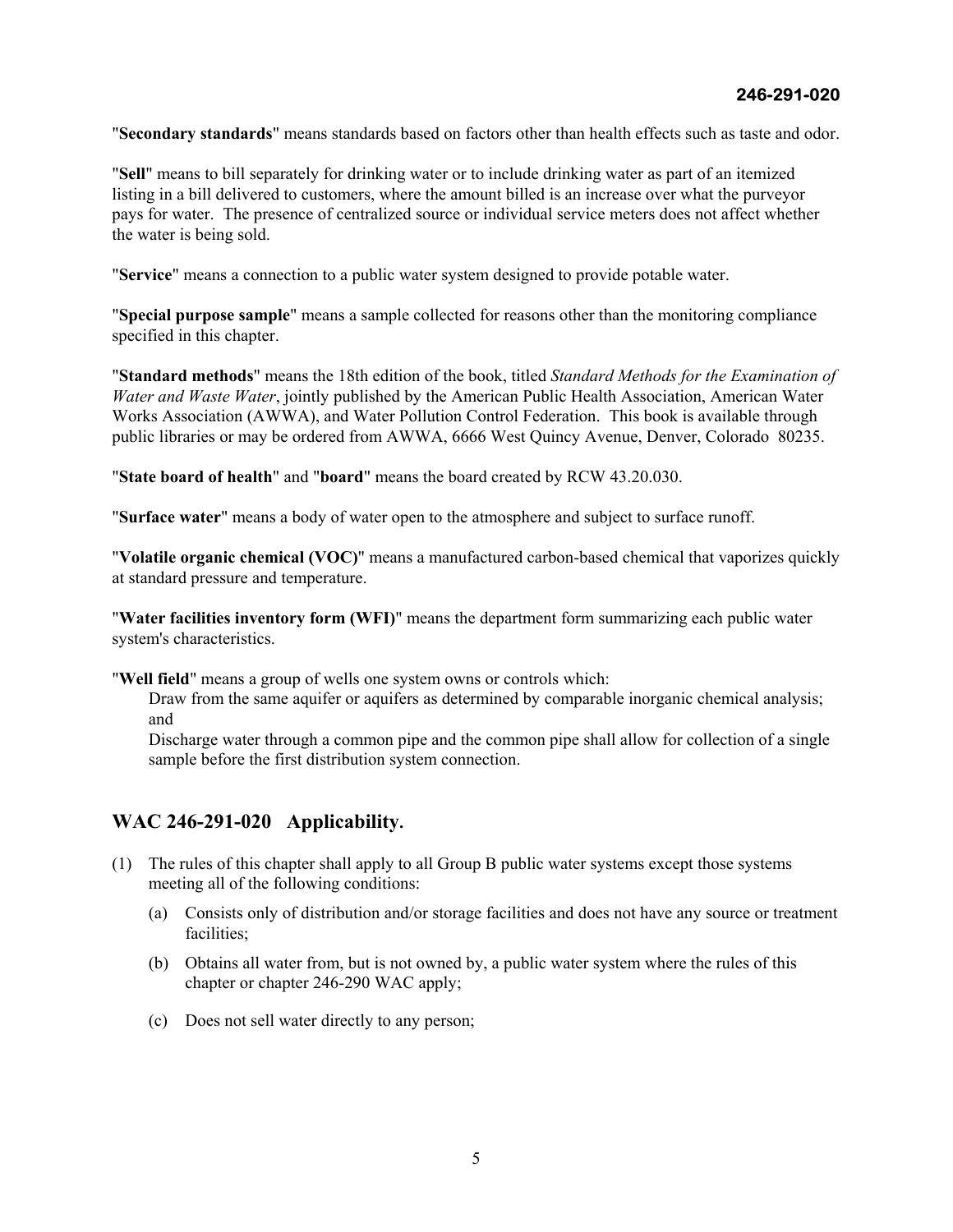- (d) Is not a passenger-conveying carrier in interstate commerce; and
- (e) The distribution system is regulated under the Uniform Plumbing Code, chapter 51-26 WAC.

 Examples of systems which shall not be exempt include, but are not limited to, water districts, public utility districts, cooperatives, mutuals and associations which serve residential short plats and subdivisions.

(2) Group B public water systems meeting all of the conditions under subsection (1) of this section may be required by the department to comply with such provisions of this chapter as are necessary to resolve a public health concern if the department determines a public health threat exists or is suspected.

#### **WAC 246-291-025 Bottled Water.**

- (1) Any water source used for bottling, regardless of size, shall meet the minimum requirements in accordance with chapter 246-290 WAC.
- (2) In addition to the requirements imposed by the department, the processing of bottled water is regulated by the State Department of Agriculture and the United States Food and Drug Administration.

#### **WAC 246-291-030 General Administration.**

- (1) The department and the health officer for each local health jurisdiction may develop a joint plan of operation. Responsibility for administering these rules shall remain with the department of health unless there is a joint plan of operation in place. This plan shall:
	- (a) List the roles and responsibilities and specifically designate those systems for which the department and local health officer have primary responsibility;
	- (b) Provide a list of water system requirements and procedures which the local board of health may waive for systems within its jurisdiction;
	- (c) Provide for a level of water system supervision necessary to effectively achieve listed responsibilities;
	- (d) Be signed by the department and the local health department or district; and
	- (e) Be reviewed at least once every five years and updated as needed.

 Wherever in these rules the term "department" is used, the term "health officer" may be substituted based on the terms of this joint plan of operation.

(2) The local board of health may adopt rules pursuant to RCW 70.05.060 governing public water systems for which the health officer has assumed primary responsibility. Adopted local board of health rules shall be: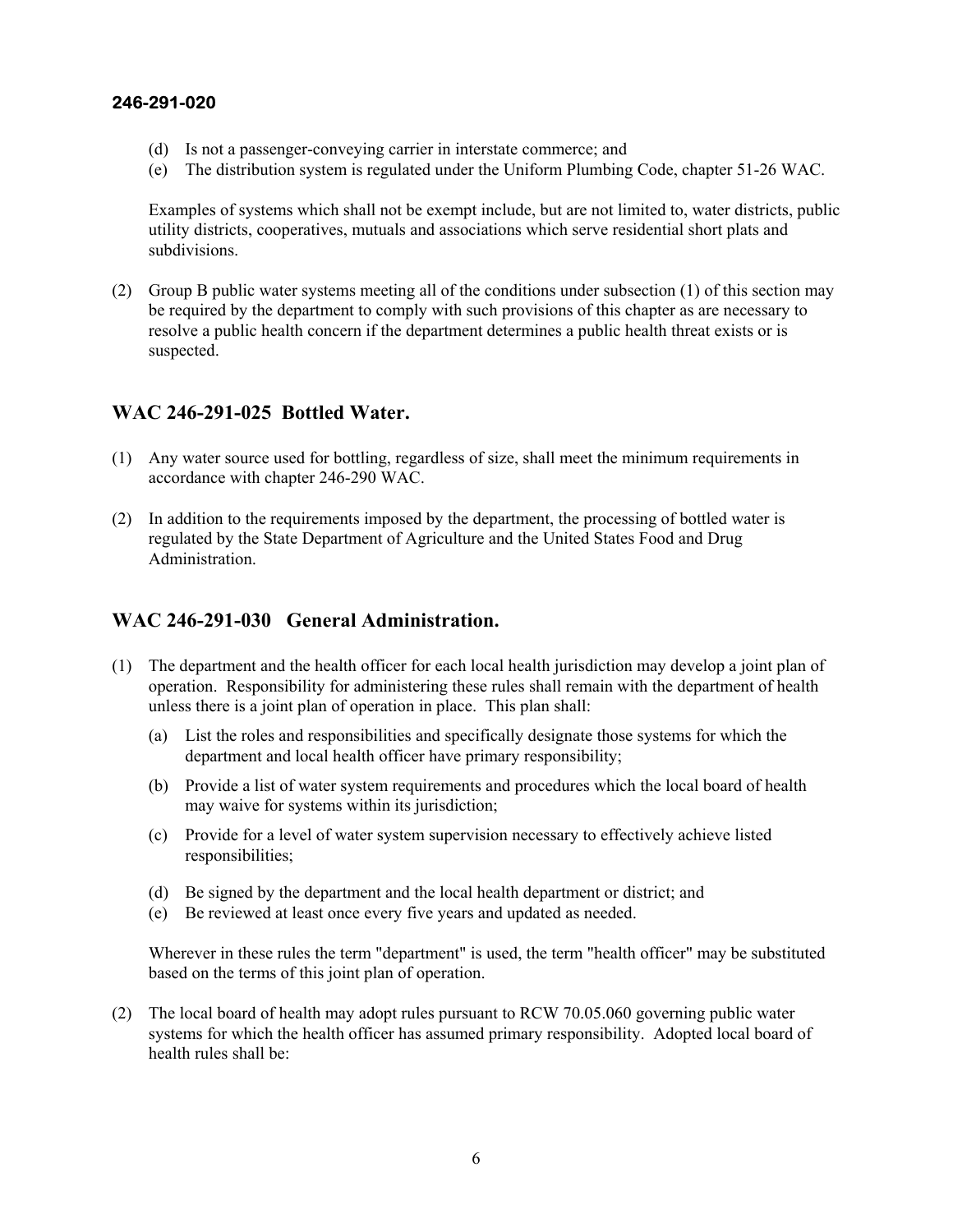- (a) No less stringent and may be more stringent than this chapter; and
- (b) Revised, if necessary, within twelve months after the effective date of revised State Board of Health rules. During this time period, existing local rules shall remain in effect, except provisions of the revised State Board of Health rules which are more stringent than the local board of health rules shall apply.
- (3) For residential systems with only two services, the Department may eliminate any or all requirements of these rules.
- (4) For any residential system, the department may eliminate all ongoing requirements of these rules, except for recordkeeping and reporting requirements under WAC 246-291-260, provided the system has been granted an initial approval or an existing system has been categorized as fully approved/adequate or provisionally approved.
- (5) The health officer may approve design reports and water system plans which reflect good engineering practice such as those found in the department guideline titled *Group B Water System Approval*, for those public water systems where the health officer has assumed primary responsibility.
- (6) The health officer may allow system owners to substitute results of a calculated fixed radius method and a ten year time of travel criteria instead of using the six hundred foot radius prescribed in WAC 246-291-100(2)(f) and 246-291-110(3)(f).
- (7) The department may develop and distribute guidelines to clarify sections of the rules as needed.
- (8) Fees may be charged by the department of health as authorized in RCW 43.20B.020 and by local health agencies as authorized in RCW 70.05.060 to recover all or a portion of the costs incurred in administering these rules.

#### **WAC 246-291-040 Requirements for Engineers.**

- (1) Owners shall ensure that all design reports are prepared by a professional engineer:
	- (a) Licensed in the state of Washington under chapter 18.43 RCW; and
	- (b) Having specific expertise regarding design, operation and maintenance of public water systems.

All documents shall bear the professional engineer's seal and signature.

- (2) Until such date as regulations addressing professional engineering requirements for public water systems take effect after adoption by the state board of registration for professional engineers and land surveyors under authority of chapter 18.43 RCW, exceptions to the professional engineer requirement are:
	- (a) Minor improvements exempted from design report requirements under WAC 246-291-120(1); and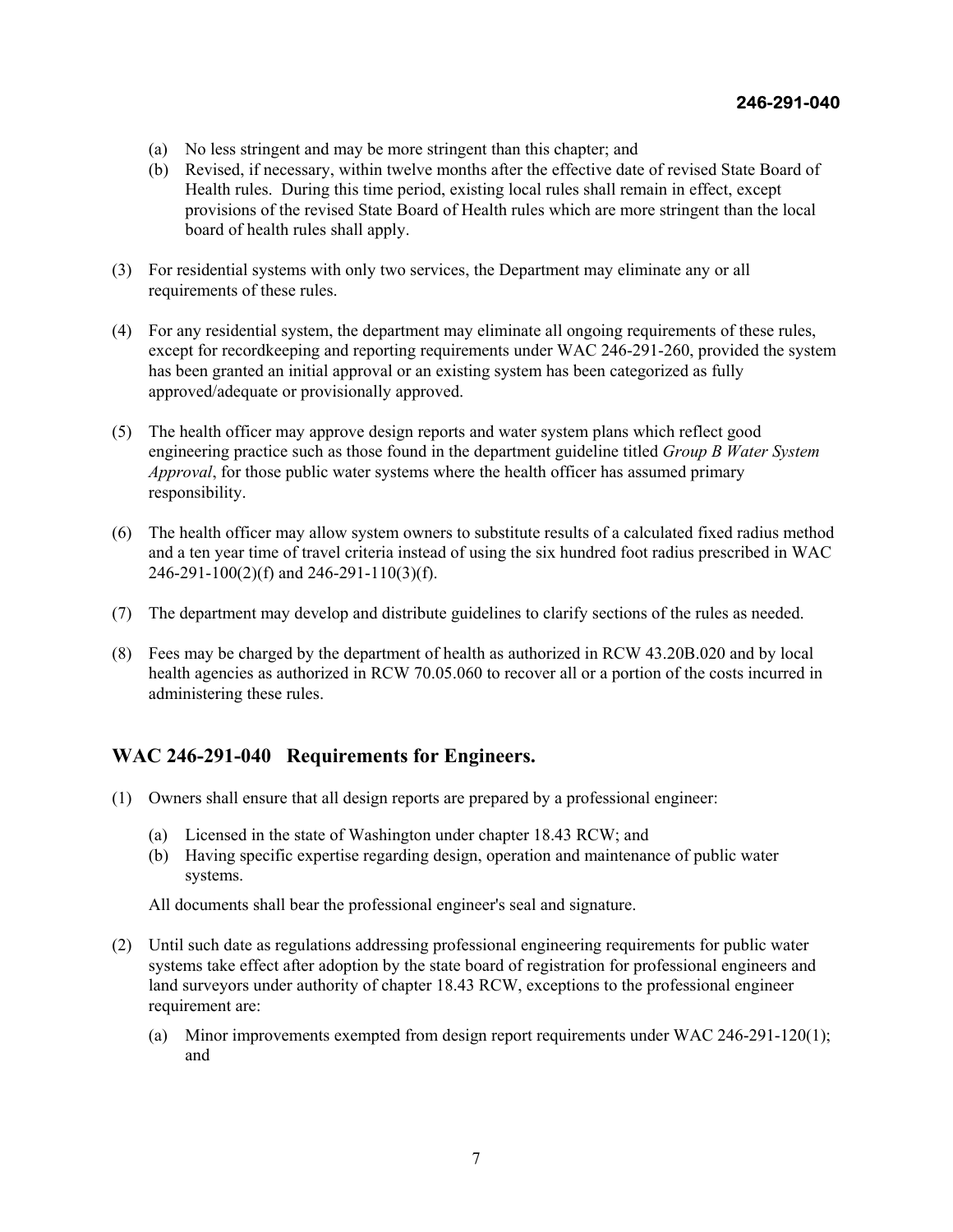- (b) Public water systems serving less than ten service connections consisting of a single well and pressure tank with one pressure zone and not providing treatment other than simple chlorine disinfection or having special hydraulic considerations, where the local health officer has been delegated authority to:
	- (i) Approve plans and design reports; or
	- (ii) Review plans and design reports for completeness prior to forwarding to the department of health for approval.
- (3) A "Construction Report For Public Water System Projects" shall be submitted to the department on a department approved form within sixty days of completion and before use of any approved project. The form shall:
	- (a) Be signed by a professional engineer, or in the case of projects not requiring a professional engineer as outlined in this section, the water system owner;
	- (b) State that the project is constructed and is completed in accordance with approved design reports; and
	- (c) State that, in the opinion of the engineer or the water system owner, based on information available, the installation, testing, and disinfection of the system was carried out in accordance with applicable sections of chapter 246-291 WAC and chapter 246-290 WAC.
- (4) It shall be the responsibility of the owner to ensure the requirements of this section are fulfilled before the use of any completed project.

#### **WAC 246-291-050 Enforcement.**

- (1) When a system is out of compliance with these rules, the department may initiate appropriate enforcement actions, regardless of any prior approvals issued by the department, including, but not limited to:
	- (a) Issuance of a compliance schedule;
	- (b) Issuance of departmental orders requiring submission of water system plans, design reports, and construction report forms;
	- (c) Issuance of departmental orders requiring specific actions or ceasing unacceptable activities within a designated time period;
	- (d) Issuance of departmental orders to stop work and/or refrain from using any public water system or improvements thereto until all written approvals required by statute or rule are obtained;
	- (e) Imposition of civil penalties as authorized under chapter 70.119A RCW or local authority where applicable; and
	- (f) Legal action by the attorney general or local prosecutor.
- (2) When enforcing the MCLs under this chapter, the department shall enforce compliance with the primary MCLs as its first priority.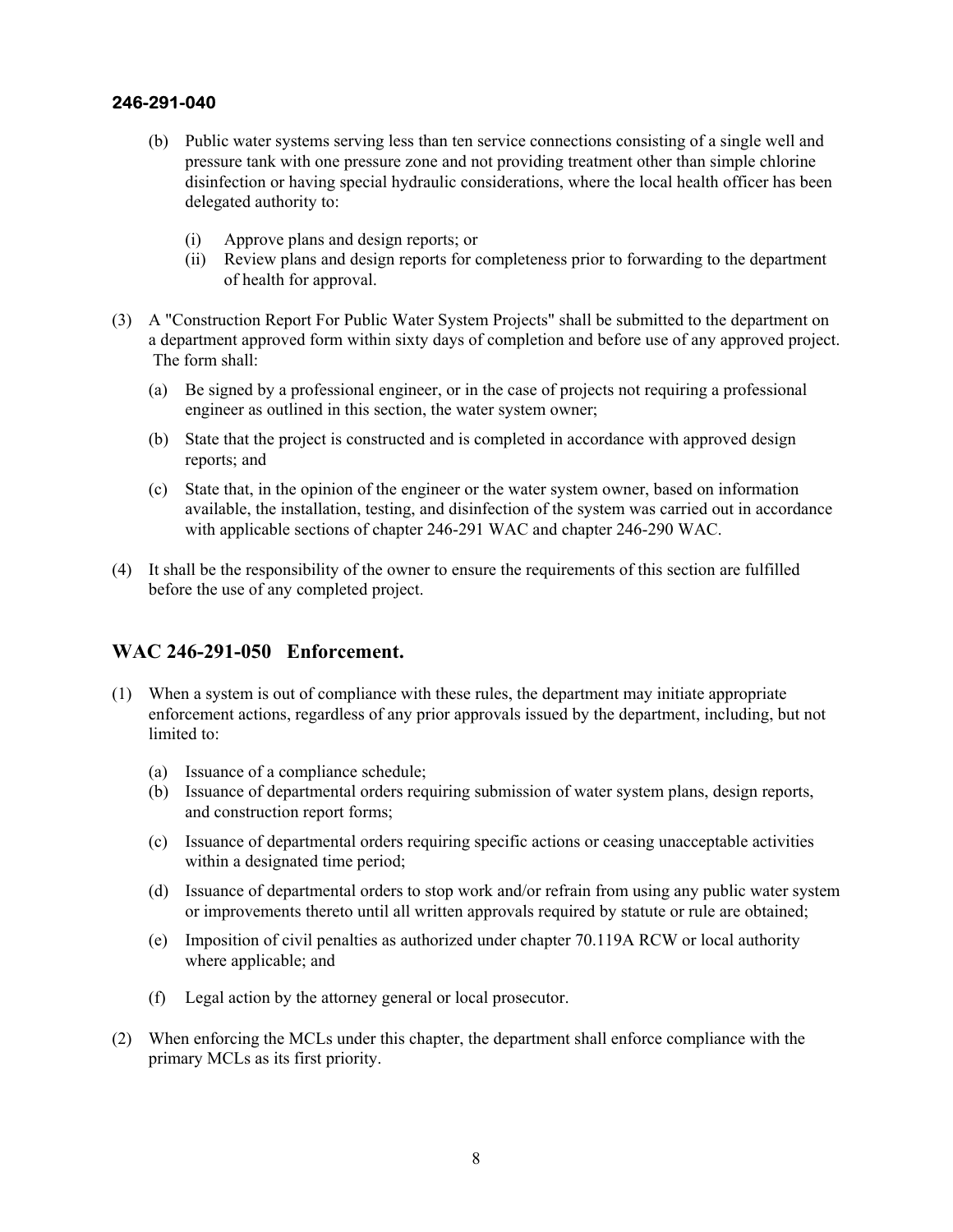#### **WAC 246-291-060 Waivers.**

- (1) The state board of health or the local health officer in those counties having a joint plan of operation, may grant waivers of the requirements of this chapter, provided that procedures used are consistent with WAC 246-290-060(5)(b) and in the case where a local health officer is authorized to grant the waiver, procedures used shall be approved by the department of health as part of the joint plan of operation.
- (2) Consideration by the board or local health officer of requests for waivers shall not be considered adjudicative proceedings as that term is defined in chapter 34.05 RCW.
- (3) Statements and written material regarding the request may be presented to the board or local health officer wherein the application will be considered.
- (4) The board or local health officer may grant a waiver if it determines the water system is unable to comply with the requirements and granting of the waiver will not result in an unreasonable risk to the health of consumers. No waivers may be granted for exceedance of a primary MCL.
- (5) A waiver granted under this section shall lapse two years from the date of issuance unless the water system project has been completed or an extension is granted.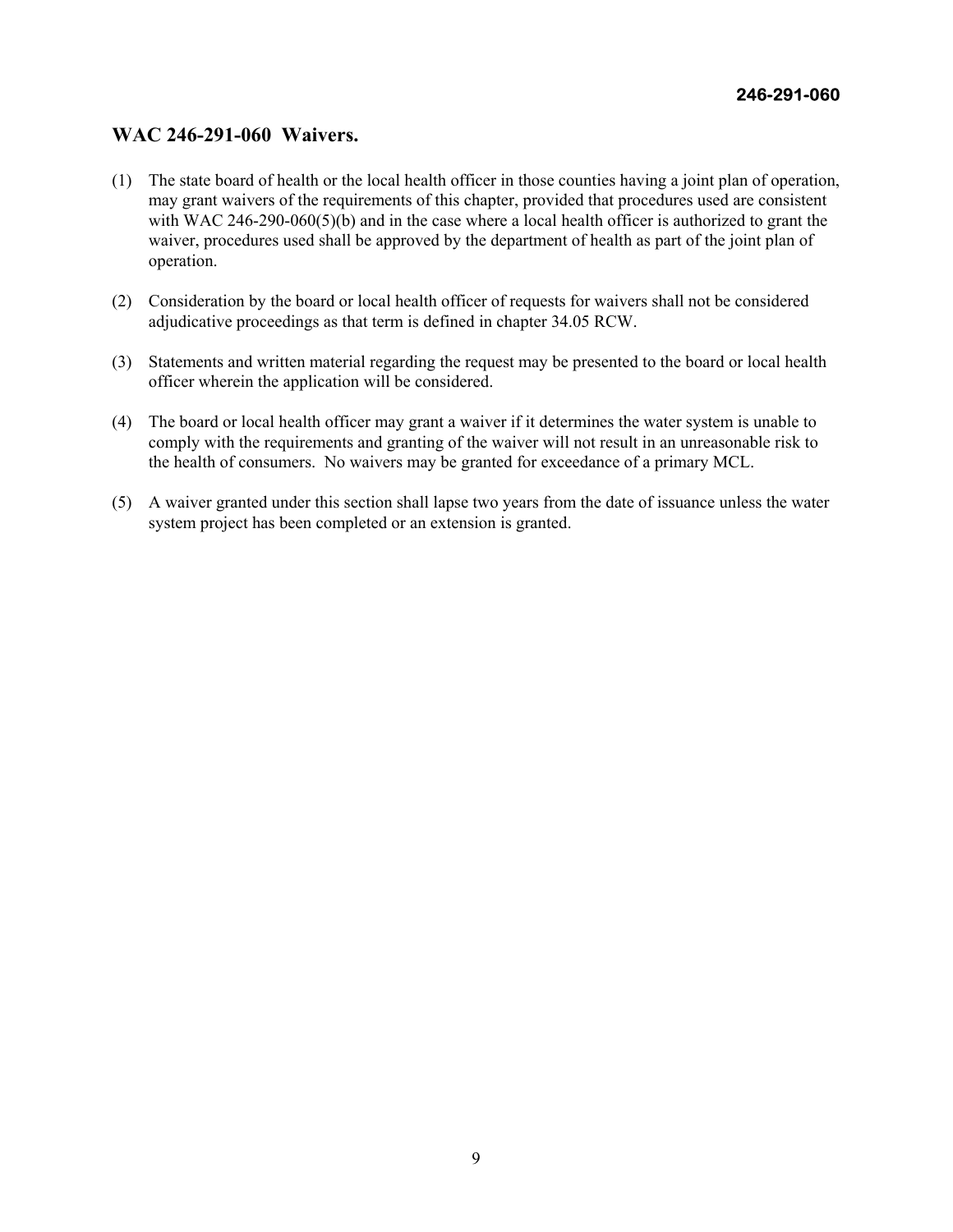## **PART 2. PLANNING AND ENGINEERING**

| 246-291-100 | Ground water source approval and protection.             | 11 |
|-------------|----------------------------------------------------------|----|
| 246-291-110 | Surface water and GWI source approval and<br>protection. | 12 |
| 246-291-120 | Design report approval.                                  | 14 |
| 246-291-130 | <b>Existing system approval.</b>                         | 15 |
| 246-291-140 | Water system planning requirement.                       | 16 |
|             |                                                          |    |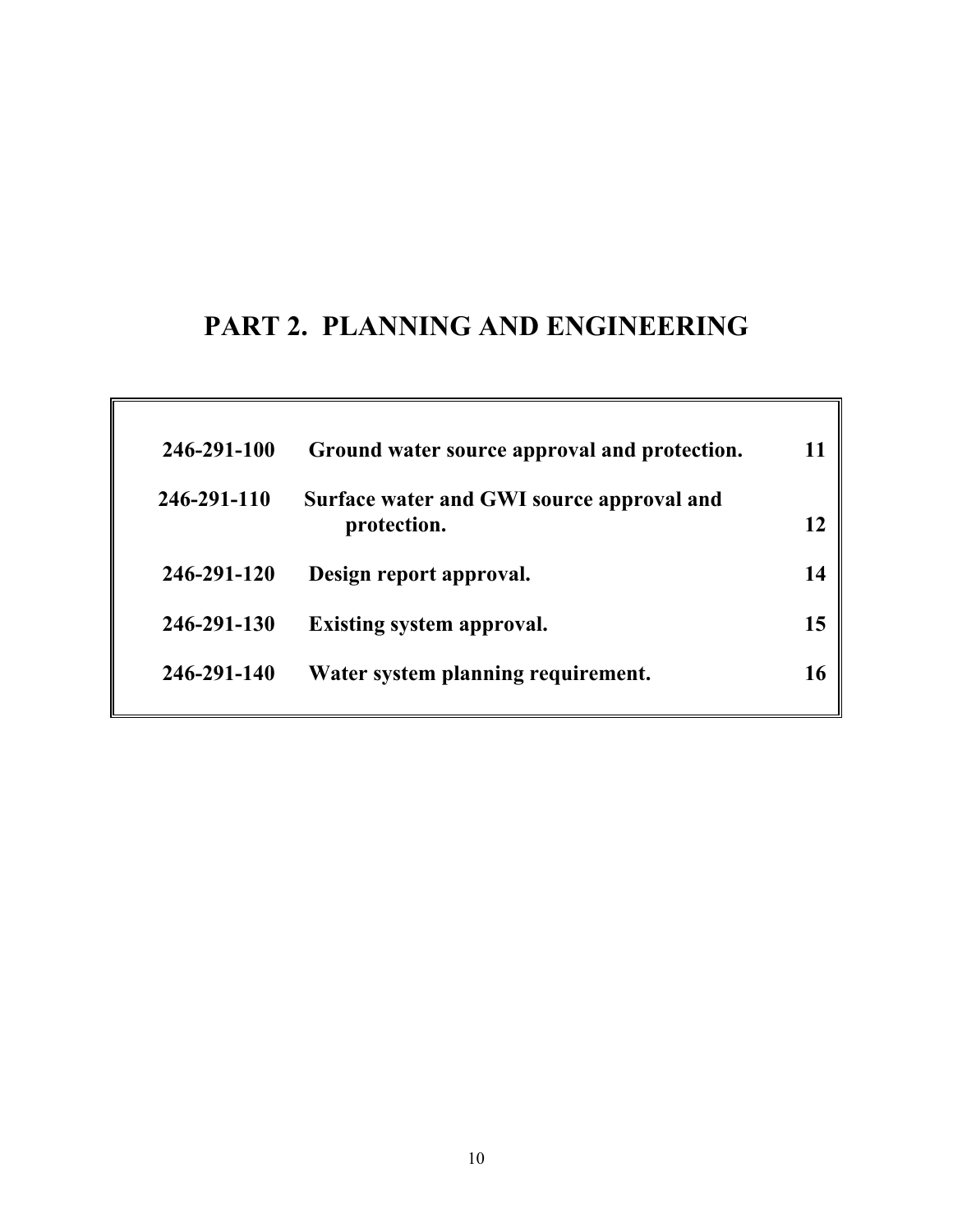#### **WAC 246-291-100 Ground Water Source Approval and Protection.**

- (1) The owner shall ensure that drinking water is obtained from the highest quality source feasible. Existing sources shall conform to the primary water quality standards established in this chapter. Proposed sources shall conform to the primary and secondary water quality standards established in this chapter and the well construction standards established under chapter 173-160 WAC. The owner shall be responsible for submitting evidence required by the department to determine whether a proposed ground water source is a GWI.
- (2) No new source, previously unapproved source, or modification of an existing source shall be used as a drinking water supply without department approval. A party seeking approval shall ensure compliance with WAC 246-291-140 as applicable and provide:
	- (a) A copy of the water right permit, if required, obtained from the Department of Ecology for the source, quantity, type, and place of use;
	- (b) A copy of the source site inspection approval made by the department or local health jurisdiction representative;
	- (c) Well development data establishing source capacity. Data shall include static water level, yield, amount of drawdown, recovery rate and duration of pumping. The source shall be pump tested to determine whether the well and aquifer are capable of supplying water at the rate desired and to provide information necessary to determine proper pump settings. A department guideline titled *Group B Water System Approval* is available to assist owners.
	- (d) Upgradient water uses affecting either water quality or quantity;
	- (e) A map showing the project location and vicinity including a six hundred foot radius around the well site designating the preliminary short term ground water contribution area;
	- (f) A map depicting topography, distances to well or spring from existing property lines, buildings, potential sources of contamination within the six hundred foot radius around the well, and any other natural or man-made features affecting the quality or quantity of water;
	- (g) The dimensions and location of sanitary control area;
	- (h) Copies of the recorded legal documents for the sanitary control area;
	- (i) A copy of the water well report;
	- (j) A general description of the spring and/or aquifer recharge area affecting the quantity or quality of flow. Seasonal variation shall also be included;
	- (k) Documentation of totalizing source meter installation;
	- (l) An initial analysis result of raw water quality from a certified lab, including as a minimum a bacteriological, complete inorganic chemical and physical analysis of the source water quality;
	- (m) In areas where the department determines that other contamination may be present, or at the discretion of the department, sample results for these contaminants may also be required;
	- (n) If water quality information from (l) and (m) of this subsection shows a contaminant level of concern, the department may require further action by the owner; and
	- (o) If water quality results taken from the proposed source confirm a primary MCL violation, the owner shall ensure that appropriate treatment is provided.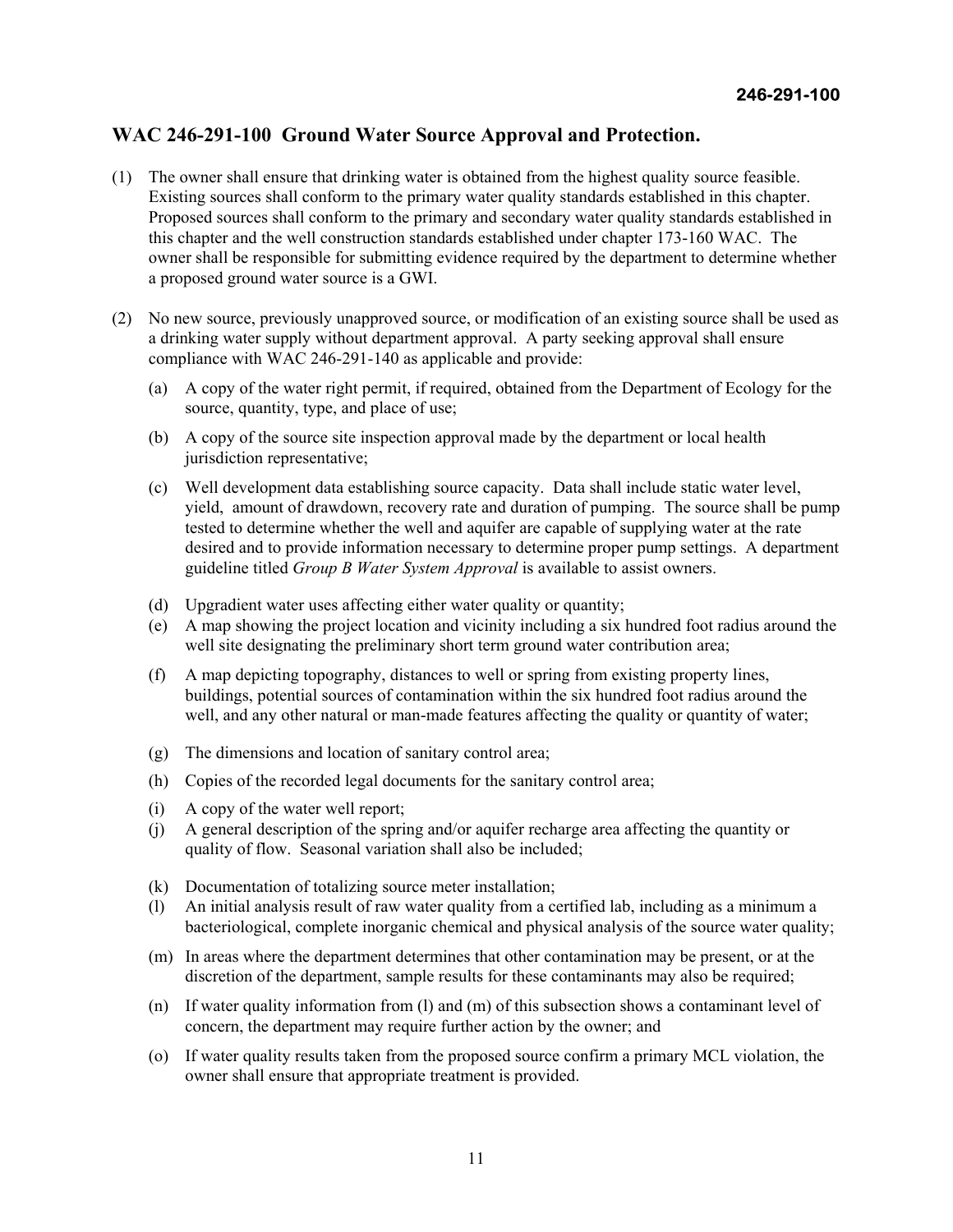- (3) The owner shall contact the department before developing or modifying a source, to identify any additional requirements the department deems necessary.
- (4) Sanitary Control Area.
	- (a) The owner shall ensure that a sanitary control area is maintained around all sources for the purpose of protecting them from existing and potential sources of contamination. A department guideline titled *Group B Water System Approval* describes activities which should be precluded within the sanitary control area and is available from the department on request.
	- (b) The minimum sanitary control area shall have a radius of one hundred feet (thirty meters) for wells, and two hundred feet (sixty meters) for springs, unless engineering justification supports a smaller area. The justification must address geological and hydrological data, well construction details and other relevant factors necessary to assure adequate sanitary control.
	- (c) The department may require a larger sanitary control area if geological and hydrological data support such a decision. It shall be the owner's responsibility to obtain the protection needed.
	- (d) No source of contamination may be constructed, stored, disposed of, or applied within the sanitary control area without the permission of the department and the system owner.
	- (e) The sanitary control area shall be owned in fee simple, or the owner shall have the right to exercise complete sanitary control of the land through other legal provisions.
	- (f) The owner shall obtain a duly recorded restrictive covenant which shall run with the land, restricting the use of said land in accordance with these rules.

#### **WAC 246-291-110 Surface Water and GWI Source Approval and Protection.**

- (1) The owner shall ensure that drinking water is obtained from the highest quality source feasible. Existing sources shall conform to the primary water quality standards established in this chapter. Proposed sources shall conform to the primary and secondary water quality standards established in this chapter. The owner shall be responsible for submitting evidence required by the department to determine whether a proposed ground water source is a GWI.
- (2) No new source, previously unapproved source, or modification of an existing source shall be used as a drinking water supply without department approval. As of the effective date of these rules, the department shall no longer approve new or expanding surface water or GWI sources unless the department determines they meet the following conditions:
	- (a) The system is under the ownership and operation of a department of health approved Satellite Management Agency; and
	- (b) Continuous effective treatment, including filtration, disinfection and any other measures required under chapter 246-290 WAC are provided.
- (3) An owner seeking source approval shall provide the department:
	- (a) A copy of the water right permit, if required, obtained from the Department of Ecology for the source, quantity, type, and place of use;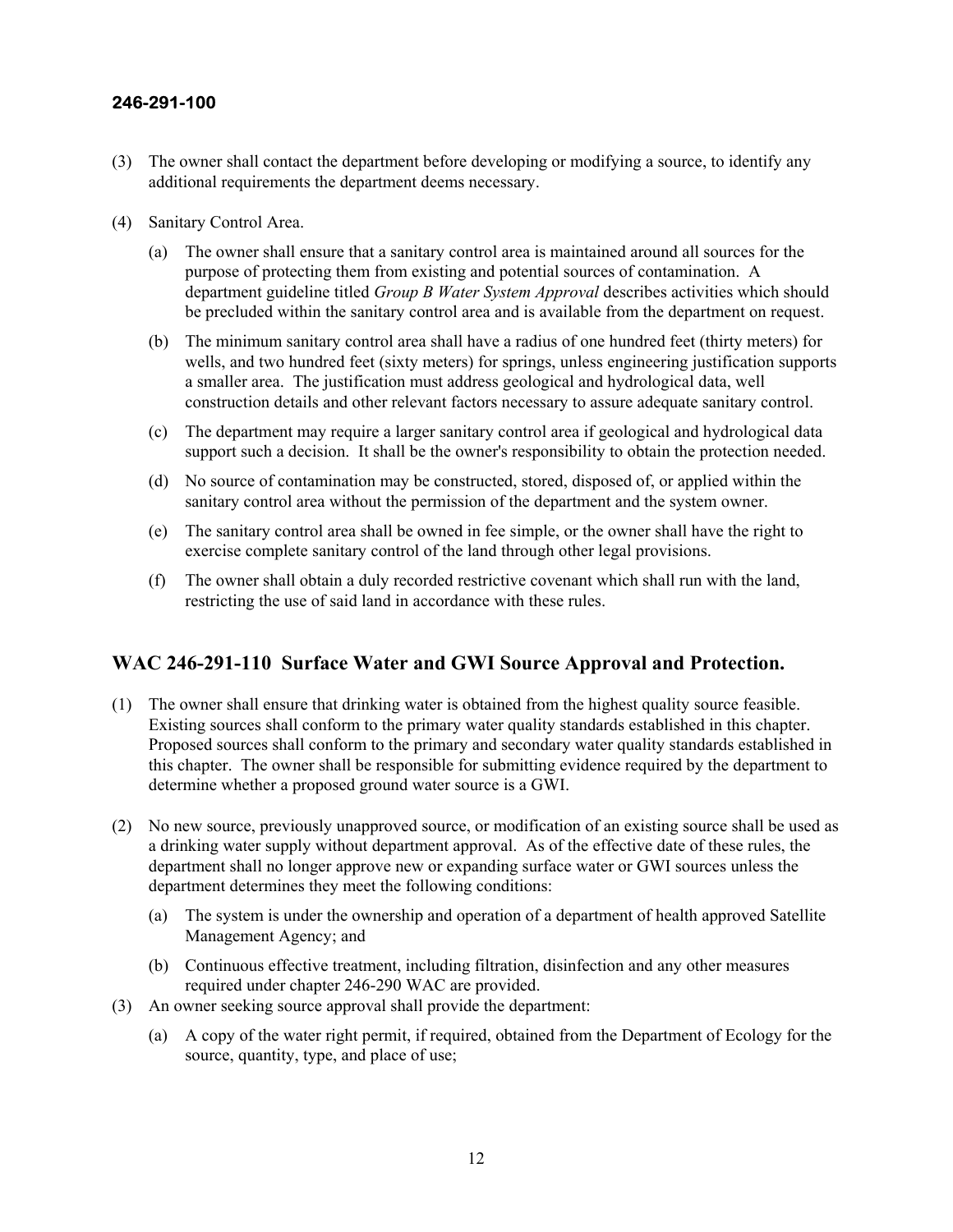- (b) A copy of the source site inspection approval made by the department or local health jurisdiction representative;
- (c) Upgradient water uses affecting either water quality or quantity;
- (d) A map showing the project location and vicinity;
- (e) A map depicting topography, distances to the surface water intake or GWI source from existing property lines, buildings, potential sources of contamination, ditches, drainage patterns, and any other natural or man-made features affecting the quality or quantity of water;
- (f) For GWI sources:
	- (i) A map depicting topography, distances to well or spring from existing property lines, buildings, potential sources of contamination within the six hundred foot radius around the well, and any other natural or man-made features affecting the quality or quantity of water;
	- (ii) Copies of the recorded legal documents for the sanitary control area;
	- (iii) A copy of the water well report if applicable;
	- (iv) A general description of the recharge area affecting the quantity or quality of flow. Seasonal variation shall also be included;
	- (v) Well development data establishing source capacity. Data shall include static water level, yield, amount of drawdown, recovery rate and duration of pumping. The source shall be pump tested to determine whether the well and aquifer are capable of supplying water at the rate desired and to provide information necessary to determine proper pump settings. A department guideline titled *Group B Water System Approval* is available to assist owners.

 Existing and proposed sources shall conform to the well construction standards established under chapter 173-160 WAC if applicable.

- (g) Documentation of totalizing source meter installation;
- (h) An initial analysis result of raw water quality from a certified lab, including as a minimum, a bacteriological, and complete inorganic chemical and physical analysis of the source water quality;
- (i) In areas where the department determines that other contamination may be present, or at the discretion of the department, sample results for these contaminants may also be required;
- (j) If water quality information from (h) and (i) of this subsection shows a contaminant level of concern, the department may require further action by the owner; and
- (k) If water quality results taken from the proposed source confirm a primary MCL violation, the owner shall ensure that appropriate treatment is provided which shall eliminate the public health risk to consumers served by the system.
- (4) Watershed Control Program.
	- (a) Owners of new or expanding surface water or GWI sources shall ensure the development and submittal of a watershed control program to the department for review and approval. Once approved, the owner shall implement the program.
	- (b) This program shall be part of the water system plan required in WAC 246-291-140.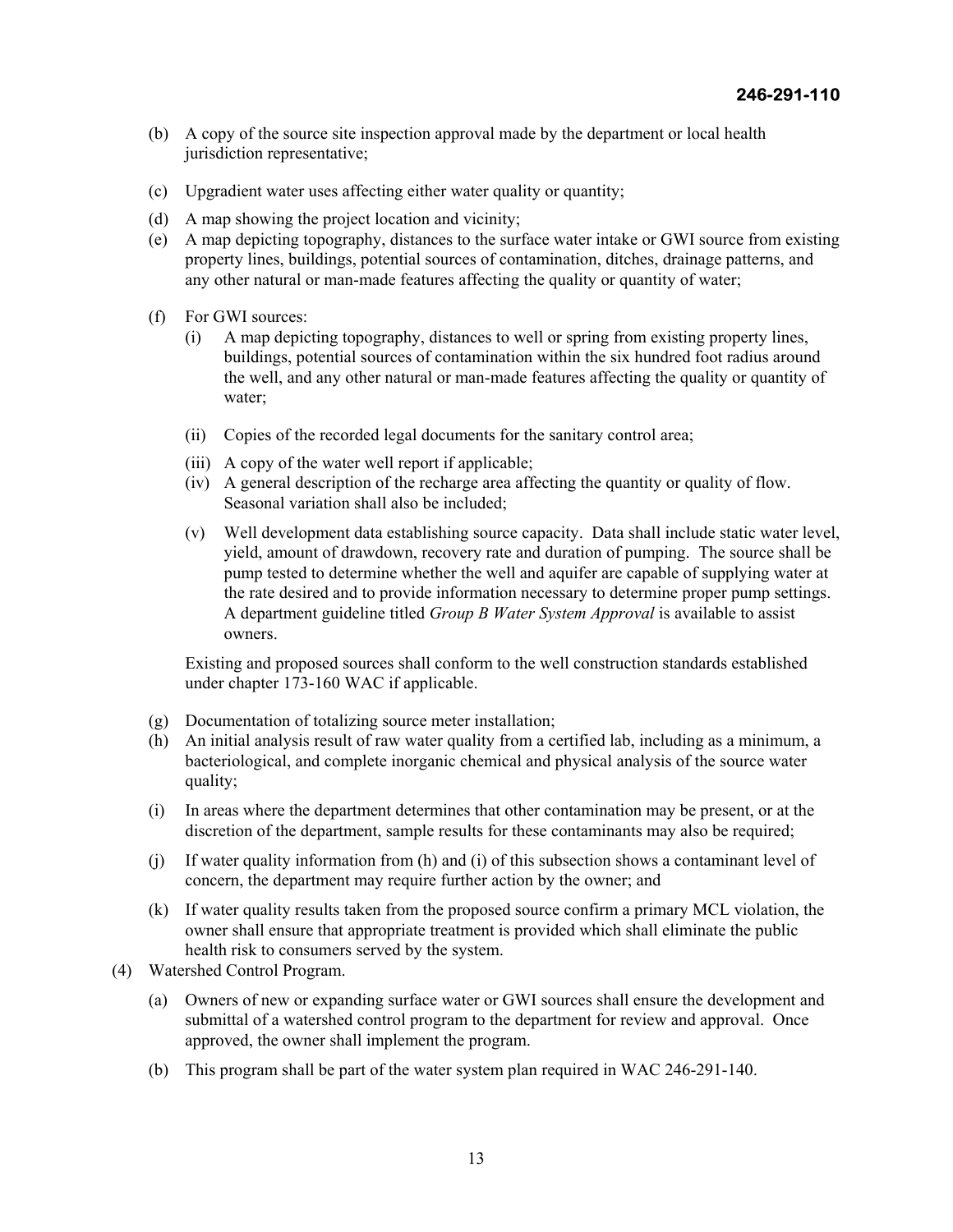- (c) The owner's watershed control program shall contain, at a minimum, the following elements:
	- (i) Watershed description and inventory, including location, hydrology, land ownership and activities which may adversely affect water quality;
	- (ii) Watershed control measures, including documentation of ownership and relevant written agreements, monitoring procedures and water quality;
	- (iii) System operation, including emergency provisions; and
	- (iv) Documentation of water quality trends.

 Sections in the department guideline titled *Planning Handbook* and in the *DOH SWTR Guidance Manual* address watershed control and are available to owners.

- (d) The owner shall ensure submittal of the watershed control program to the department for review and approval. Following department approval, the owner shall ensure implementation as approved.
- (e) The owner shall update the watershed control program at least every six years, or more frequently if required by the department.

#### **WAC 246-291-120 Design Report Approval.**

- (1) Design reports shall be submitted to the department for written approval prior to installation of any new water system, or water system extension or improvement with the following exceptions:
	- (a) Installation of valves, fittings, and meters;
	- (b) Repair of a system component or replacement with a similar component of the same capacity; and
	- (c) Maintenance or painting of surfaces not contacting potable water.
- (2) Design reports submitted for approval by owners of systems required to have a water system plan, will not be considered for approval unless there is a current approved water system plan and the plan adequately addresses the project.
- (3) Design reports shall include, at a minimum, the following:
	- (a) Alternatives. Verify contacts with other water system owners as applicable in accordance with WAC 246-291-140(2);
	- (b) Legal considerations. Identify legal aspects such as ownership, right-of-way, sanitary control area, and restrictive covenants;
	- (c) Engineering calculations. Describe how the project complies with the design considerations;
	- (d) Drawings. Include detailed drawings of each project component;
	- (e) Material specifications. List detailed material specifications for each project component;
	- (f) Construction specifications. List detailed construction specifications and assembly techniques for carrying out the project;
	- (g) Testing. Identify testing criteria and procedures for each applicable portion of the project;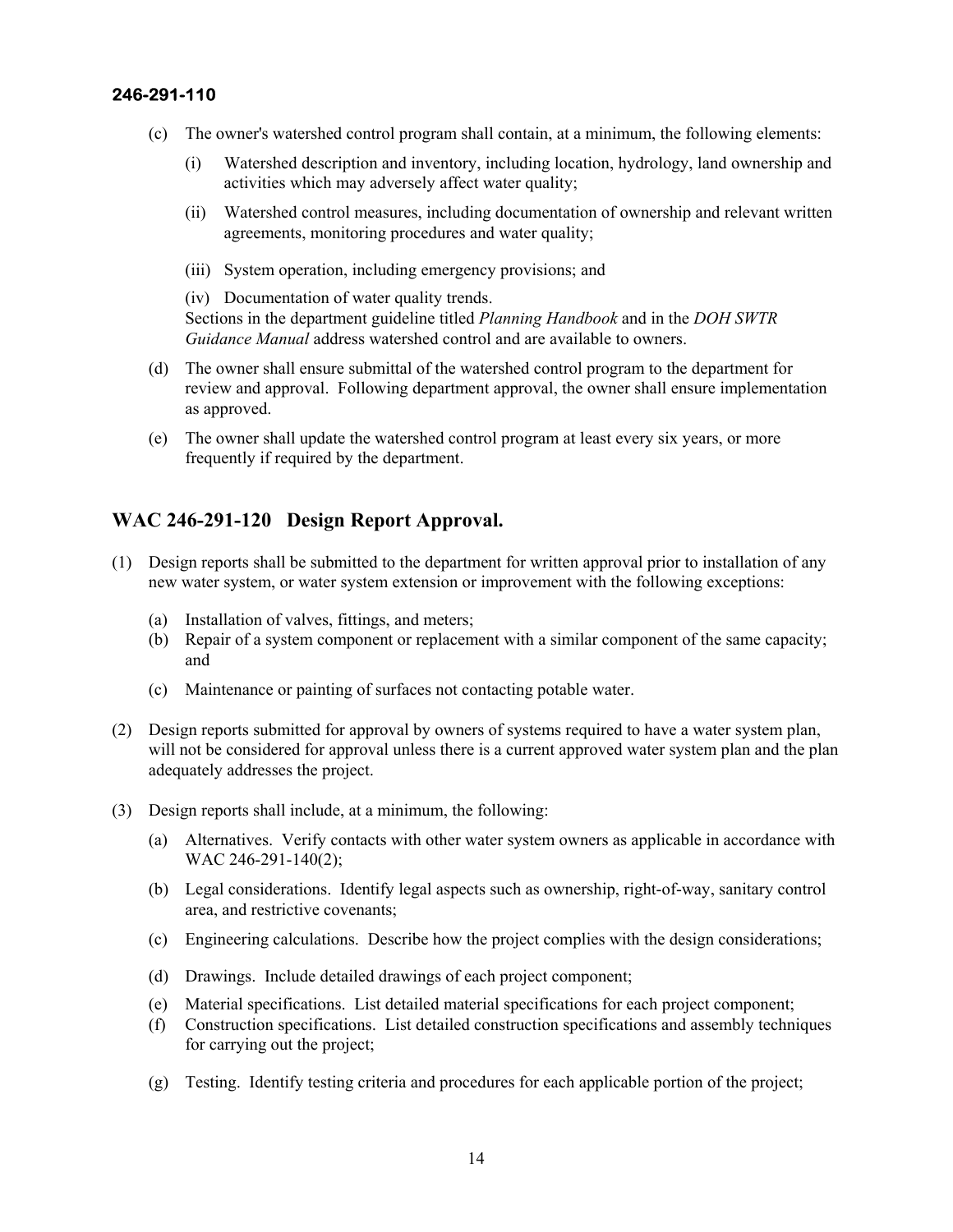- (h) Disinfection. Identify specific disinfection procedures which must conform with American Water Works Association standards or other standards acceptable by the department;
- (i) Inspection. Identify provisions for inspection of the installation of each project component. See WAC 246-291-040 for construction reporting requirements; and
- (j) Change orders. All changes except for minor field revisions must be submitted to and approved by the department in writing.
- (4) Approval of design reports shall be in effect for two years unless the department determines a need to withdraw the approval. An extension of the approval may be obtained by submitting a status report and a written schedule for completion. Extensions may be subject to additional terms and conditions imposed by the department.

#### **WAC 246-291-130 Existing System Approval.**

- (1) At the discretion of the department, owners of existing systems without approved design reports shall, as determined by the department, provide information necessary to establish the extent of the water systems compliance with this chapter.
- (2) After receipt of the required data, the department shall review the information and place the system into one of the following categories:
	- (a) Fully approved/adequate. A fully approved system has been found to be in full compliance with these regulations and may add services if designed accordingly; or
	- (b) Provisionally adequate. A provisionally adequate system complies with applicable MCL and treatment standards, fire flow requirements where applicable, and meets a twenty psi minimum pressure requirement under peak hourly design flow conditions, but may not be in compliance with other regulatory requirements. A provisionally adequate system is considered satisfactory for its existing services, but may not expand to supply additional services; or
	- (c) Inadequate. Any system not identified in (a) or (b) of this subsection. The system is considered unsatisfactory and no additional service connections can be made to an inadequate system.
- (3) After categorizing the system, the department shall notify the owner in writing of the following:
	- (a) The system's category;
	- (b) The relationship of the system's category with respect to adding service connections and potential comments on status request letters; and
	- (c) If the system is not fully approved, what additional actions the owner needs to complete before a full or provisional approval is granted.
- (4) The department is authorized to take enforcement actions in accordance with WAC 246-291-050.

#### **WAC 246-291-140 Water System Planning Requirements.**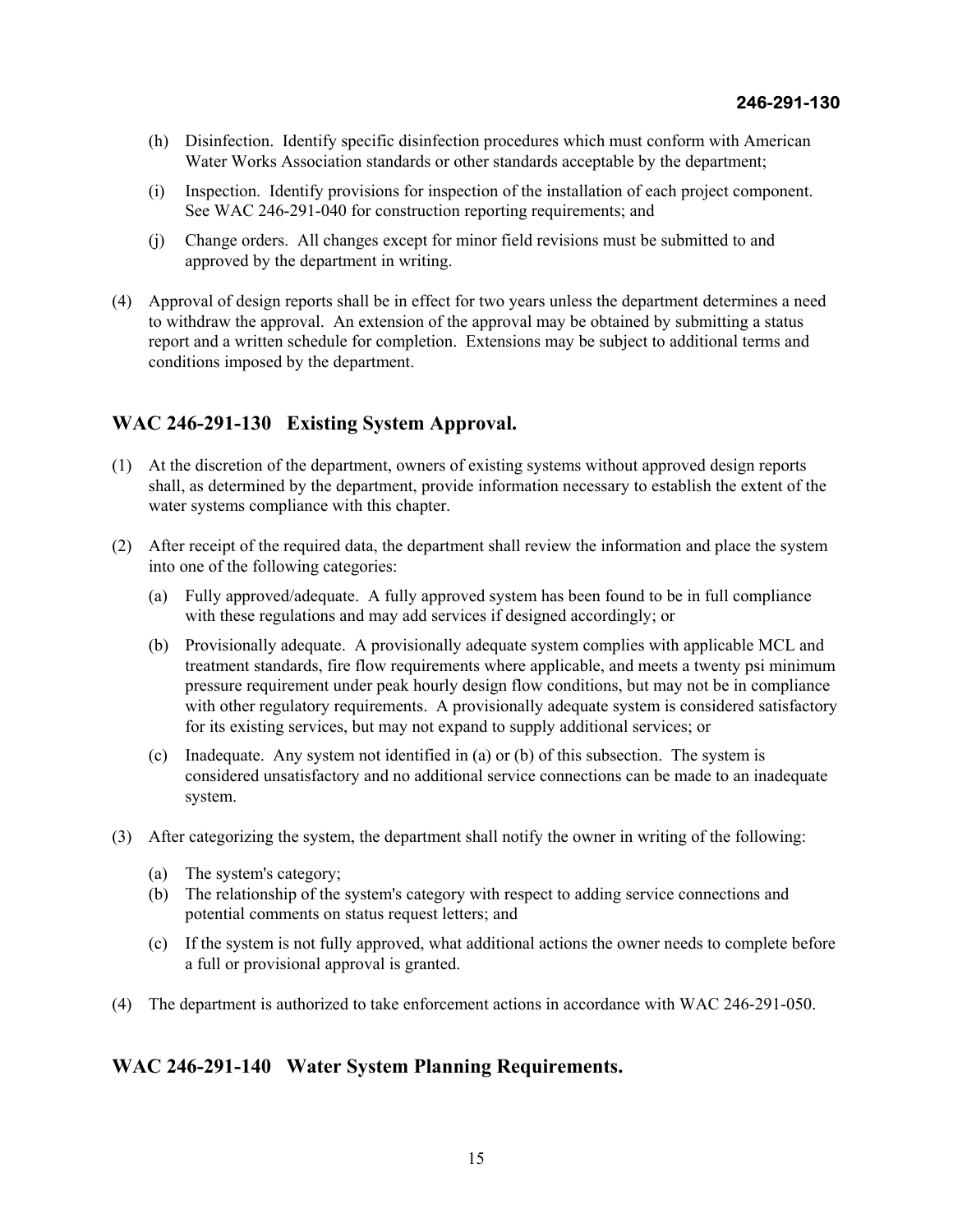- (1) Water system plan.
	- (a) The water system plan shall:
		- (i) Identify present and future needs;
		- (ii) Set forth means for meeting those needs; and
		- (iii) Do so in a manner consistent with other relevant plans and local, state, and federal laws.
	- (b) Owners of the following categories of systems shall ensure the development and submittal of a water system plan for review and approval by the department:
		- (i) All systems as required by chapter 70.116 RCW the Public Water System Coordination Act of 1977 and chapter 246-293 WAC;
		- (ii) Any system experiencing problems related to planning, operation, and/or management as determined by the department and outlined in a departmental order;
		- (iii) Any proposed or expanding system; and
		- (iv) Any system which installs treatment, other than simple chlorination disinfection equipment, after the effective date of these regulations.
	- (c) A department guideline titled *Group B Water System Approval* is available from the department to assist owners in developing this plan. Design reports may be combined with a water system plan. To the extent to which they are applicable, the water system plan shall address the following elements:
		- (i) Description of system management and ownership;
		- (ii) Description of appropriate water quality monitoring and reporting requirements;
		- (iii) Service area and identification of existing and proposed major facilities;
		- (iv) Maximum number of connections the system can safely and reliably support;
		- (v) Water conservation program. Systems which are developed or expanded after the effective date of this rule shall develop a conservation program;
		- (vi) Relationship and compatibility with other plans;
		- (vii) Description of water source(s) including compliance with applicable source approval and protection under WAC 246-291-100 and 246-291-110;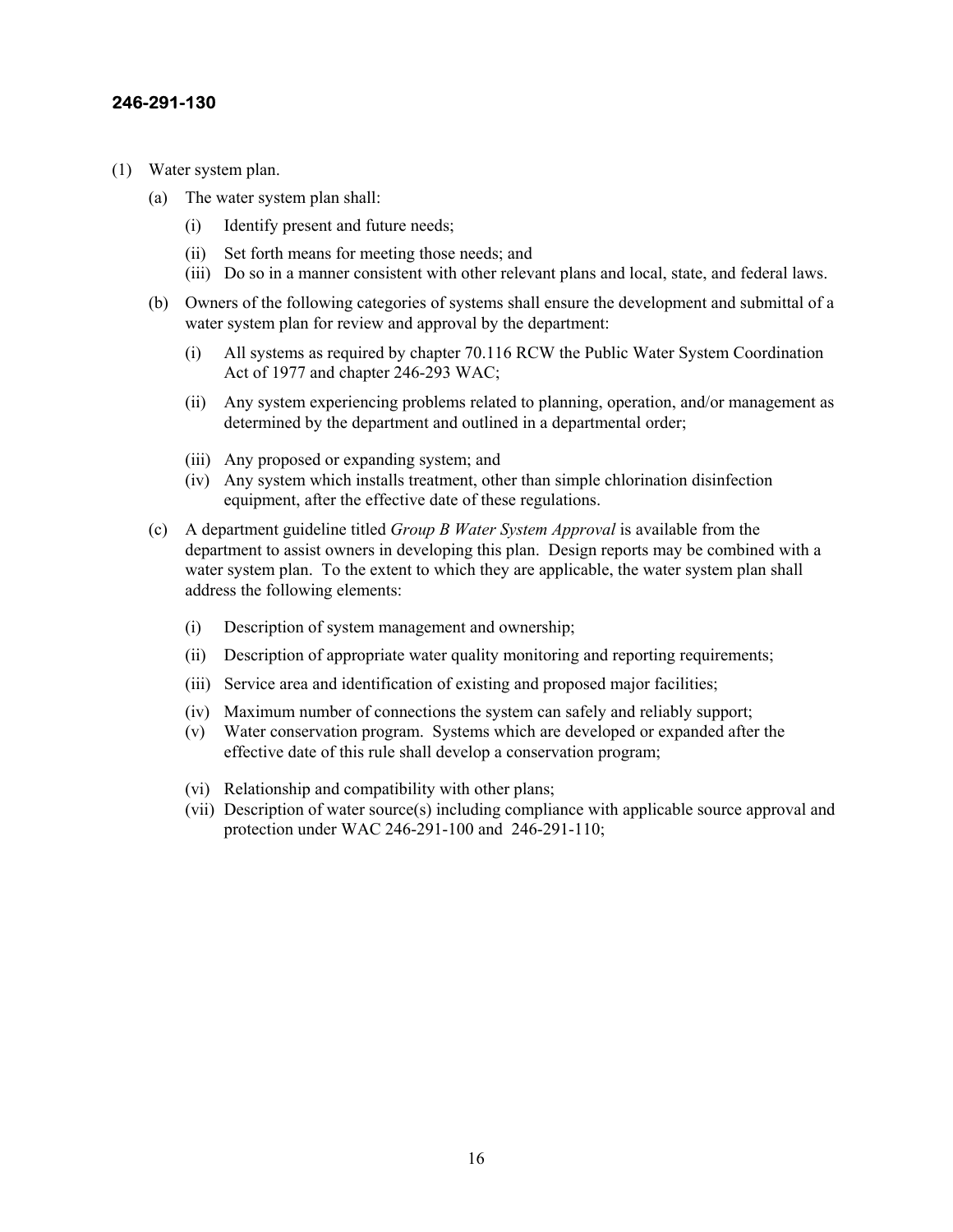- (viii) Source protection (including required protective covenants, wellhead protection and watershed control where applicable); and
- (ix) Financial viability.
- (2) Prior to developing a new water system, the developer of the proposed system shall follow the steps listed below as applicable:
	- (a) The developer shall ensure that the new system is owned or operated by a department-approve satellite management agency (SMA), or if a department-approved SMA is not available, that the proposed new system has a department-approved water system plan in accordance with WAC 246-291-140;
	- (b) Department approval of any system created after July 22, 1995, that is not owned or operated by a SMA shall be conditioned upon future management or ownership by a SMA, if such management or ownership can be made with reasonable economy and efficiency, or upon periodic review of the system's operational history to determine its ability to meet the department's financial viability and other operating requirements.
	- (c) If the proposed system is located within the boundaries of a critical water supply service area, the ability to develop an independent system shall be governed by the provisions of the Public Water System Coordination Act, chapter 70.116 RCW and chapter 246-293 WAC, and will be subject to the jurisdictional coordinated water system plan; or
	- (d) If the proposed system consists of a surface water or GWI source, ensure that the proposed system will be owned and operated by a department-approved satellite system management agency.
- (3) For systems approved after the effective date of these rules, a summary of the following shall be recorded, by the system owner, on all affected property titles as a means of providing information about the system to property owners, lending institutions, and other potentially affected parties:
	- (a) Notice that the property is served by a public water system;
	- (b) The initial water system plan, planning section of the Group B Water System Guideline, or equivalent information from other documents as determined by the department;
	- (c) Notice that the system is subject to state and local rules;
	- (d) Recommendation to check with the jurisdictional regulatory authority on the current system status;
	- (e) Notice that fees may be assessed by the department for providing information on a public water system;
	- (f) Requirement for satellite management, if applicable;
	- (g) Notice of any waivers granted to the system; and
	- (h) Other information required by the department.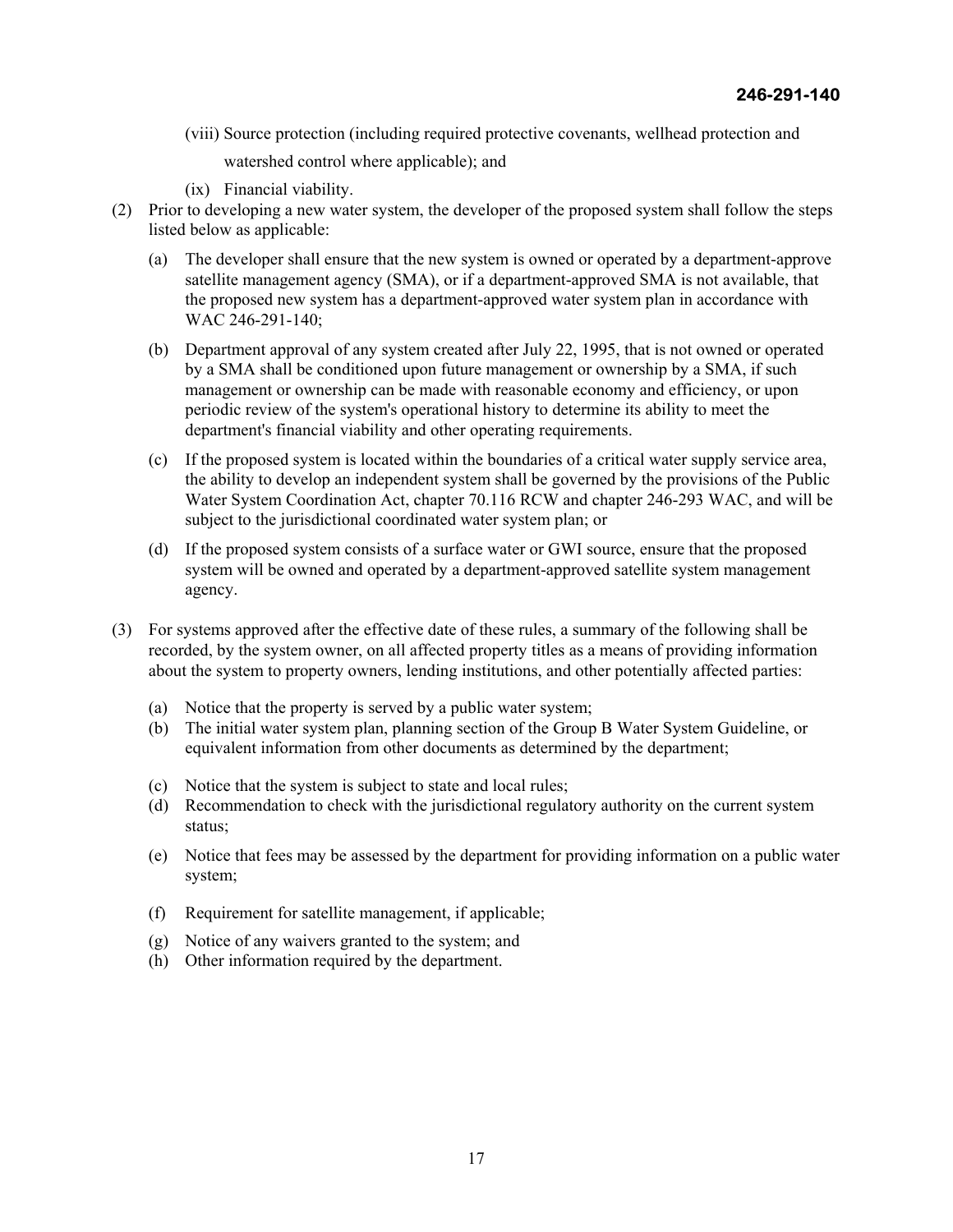## **PART 3. DESIGN AND OPERATION**

|                          | 246-291-200 Design standards.                | 19 |
|--------------------------|----------------------------------------------|----|
|                          | 246-291-210 Distribution systems.            | 19 |
|                          | 246-291-220 Disinfection of facilities.      | 20 |
|                          | 246-291-230 Treatment design and operations. | 20 |
| 246-291-240 Reliability. |                                              | 20 |
|                          | 246-291-250 Continuity of service.           | 21 |
|                          | 246-291-260 Recordkeeping and reporting.     | 22 |
|                          | 246-291-270 Cross-connection control.        | 23 |
|                          |                                              |    |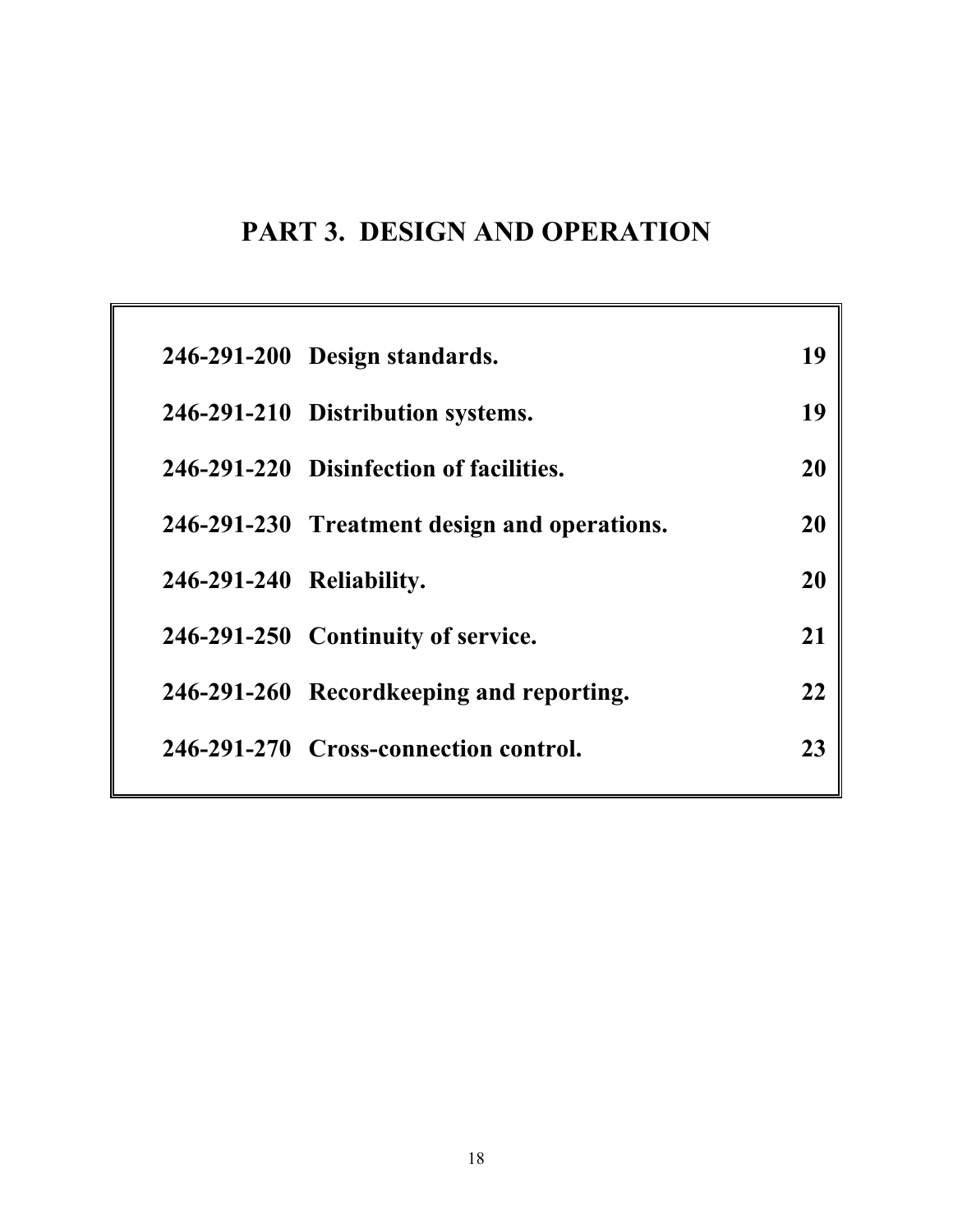#### **WAC 246-291-200 Design Standards.**

- (1) Water system owners shall ensure that good engineering practices are used in the design of all public water systems. Information on what is good engineering practice is available from the department in the guideline titled *Group B Water System Approval*.
- (2) In addition, owners of new or expanding public water systems shall ensure the following factors are addressed:
	- (a) Local conditions, plans and/or regulations;
	- (b) Public Water System Coordination Act considerations where appropriate; and
	- (c) Other requirements as determined by the department.
- (3) Any pipe, pipe fittings, solder, or flux used in the installation or repair of a public water system shall be lead-free. Within the context of this section, lead-free shall mean having no more than eight percent lead in pipes and pipe fittings, and no more than two-tenths of one percent lead in solder and flux. This prohibition shall not apply to leaded joints necessary for the repair of cast iron pipes.

#### **WAC 246-291-210 Distribution Systems.**

- (1) All distribution reservoirs shall have suitable watertight roofs or covers preventing entry by birds, animals, insects, and dust and shall include appropriate provisions to safeguard against trespass, vandalism, and sabotage. All new distribution reservoirs shall be able to be drained by gravity to daylight.
- (2) The owner shall ensure that the distribution system is sized and evaluated using a hydraulic analysis acceptable to the department.
- (3) Systems designed to provide fire hydrants shall have a minimum distribution main size of six inches (150 mm).
- (4) New water systems or additions to existing systems shall provide a design quantity of water at a positive pressure of at least thirty psi throughout the system under peak hourly design flow conditions measured at any customer's water meter or at the property line if no meter exists.
- (5) If fire flow is to be provided, the distribution system shall be designed to provide the required fire flow at a pressure of at least twenty psi throughout the system during peak hourly design flow conditions.
- (6) Booster pumps needed for individual services shall be subject to review and approval by the department. Installation shall be made under the supervision of the owner to ensure crossconnection control requirements are met. Installation of booster pumps which are an integral part of the system design shall be inspected and certified by the engineer.

**WAC 246-291-220 Disinfection of Facilities.** No portion of a public water system containing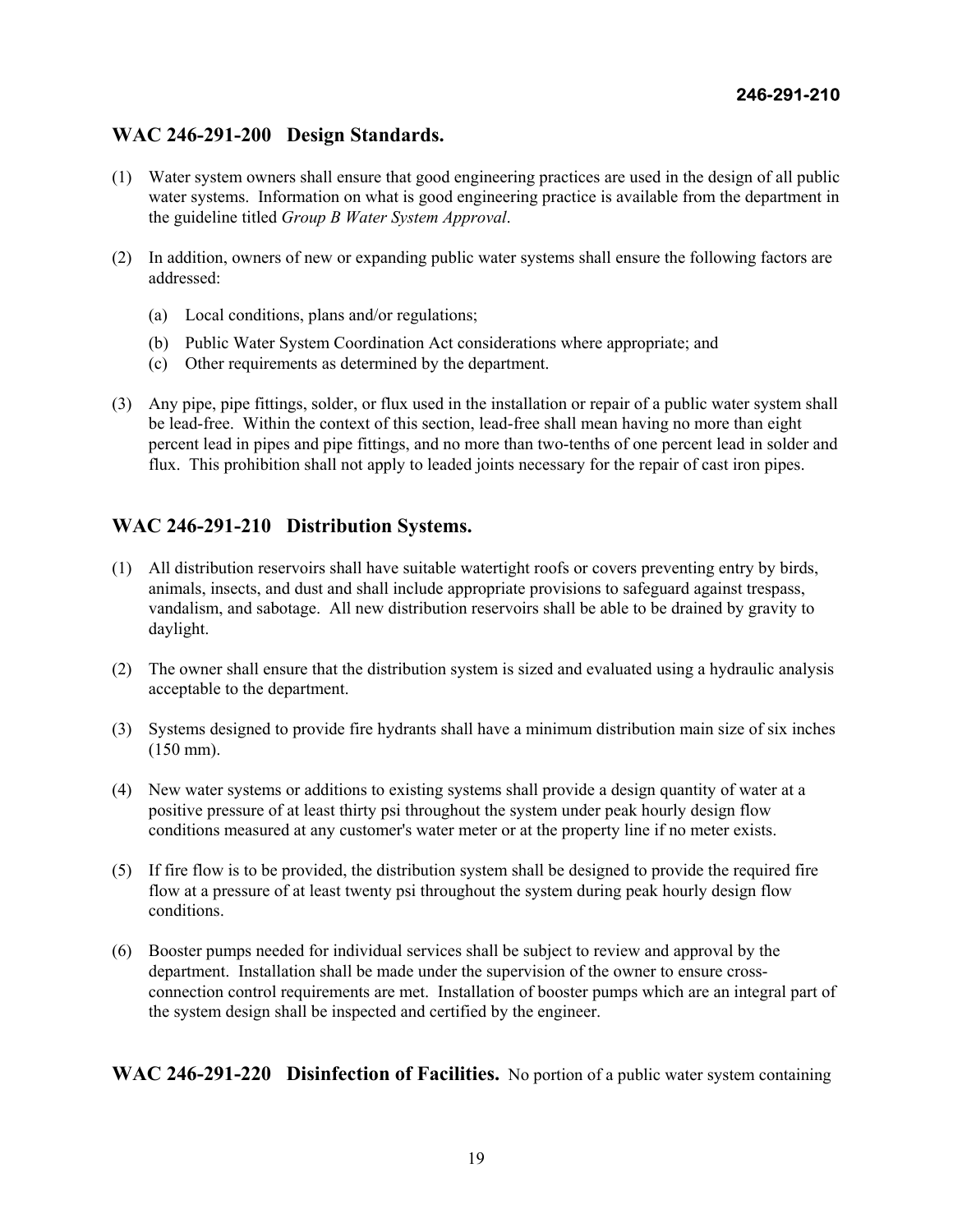potable water shall be put into service, nor, if service has been terminated, shall service resume, until the facility has been effectively disinfected. The procedure used for disinfection shall conform to the American Water Works Association standards or other standards acceptable to the department. In cases of new construction, drinking water shall not be furnished to the consumer until satisfactory bacteriological samples have been analyzed by a laboratory certified by the state.

#### **WAC 246-291-230 Treatment Design and Operations.**

- (1) Finished water quality from existing and proposed sources of supply shall conform to the minimum water quality standards established in this chapter.
- (2) Predesign studies shall be required for proposed surface water and GWI treatment and may be required for ground water treatment. The goal of the predesign study shall be to establish the most acceptable method to produce satisfactory finished water quality.
- (3) Treatment of ground water sources shall be as determined by the department.
- (4) The minimum level of treatment for new or expanding surface water and GWI sources approved after the effective date of these regulations shall be coagulation, flocculation, filtration, and disinfection unless otherwise approved by the department.
- (5) The minimum level of treatment for existing nonexpanding surface water and GWI sources approved prior to the effective date of these regulations shall be filtration and disinfection.
- (6) Disinfection methods, other than chlorination, i.e., ozonation or ultraviolet radiation, may be approved by the department with appropriate engineering justification.
- (7) The owner shall ensure that the system is operated in accordance with good operations procedures such as those listed in the department guideline titled *Group B Water System Approval*.
- (8) The owner shall ensure that no bypass is established or maintained to divert water around any feature of a treatment process, except by written approval from the department.

#### **WAC 246-291-240 Reliability.**

- (1) All public water systems shall provide an adequate quantity and quality of water in a reliable manner.
	- (a) In determining whether a proposed public water system or an expansion or modification of an existing system is capable of providing an adequate quantity of water, the department shall consider the immediate as well as the reasonably anticipated future needs of the system's consumers.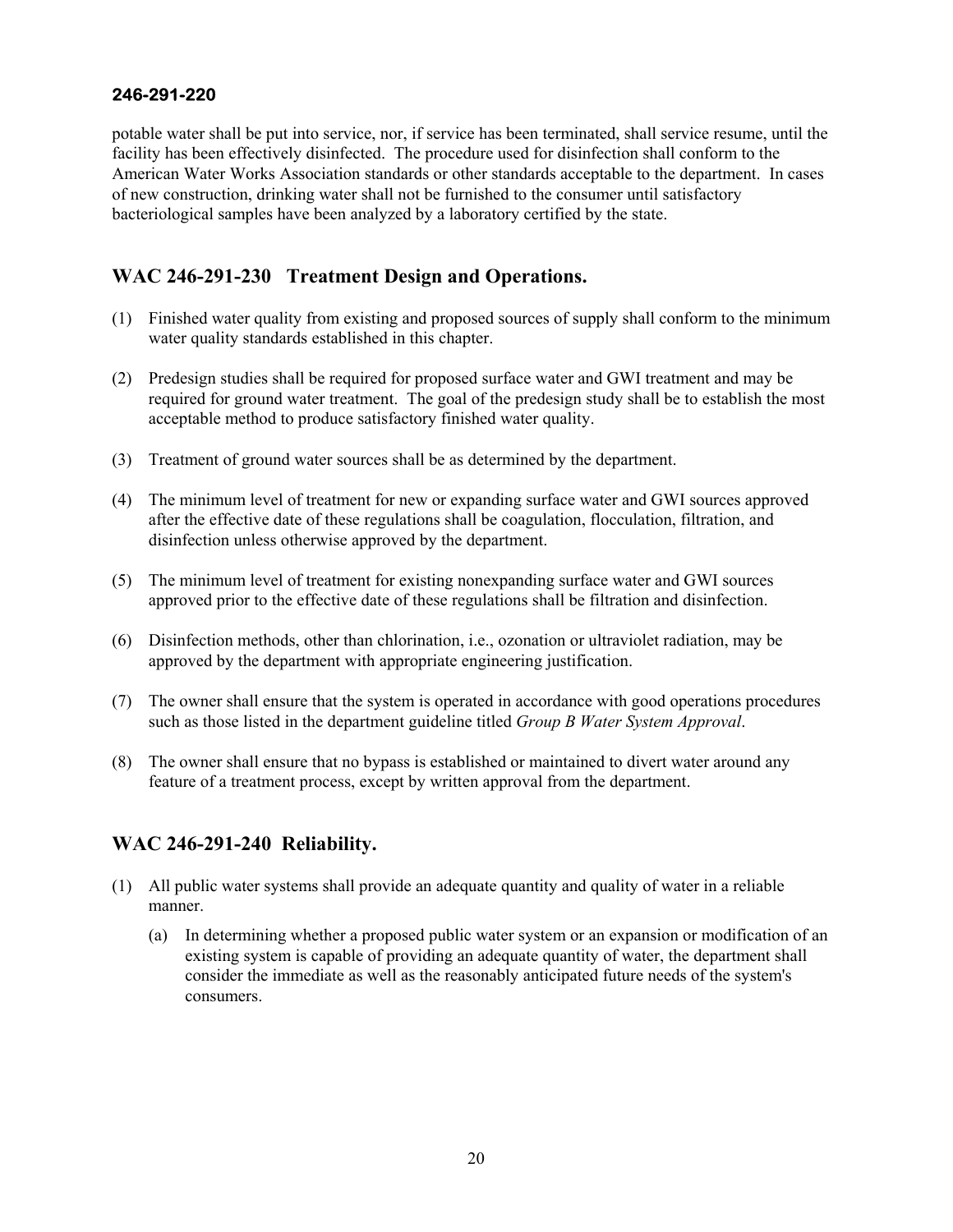- (b) In determining whether an existing public water system is providing an adequate quantity of water, the department shall consider the needs of the system's existing consumers exclusively, unless, in the department's discretion, consideration of the needs of potential consumers is in the public interest.
- (2) The owner shall ensure the system is constructed, operated, and maintained to protect against failures. New and expanding systems shall be equipped with a generator disconnect. Security measures shall be employed to assure the water source, water treatment processes, water storage facilities, and the distribution system are under the strict control of the owner.
- (3) Where fire flow is required, a positive pressure shall be maintained throughout the system under fire flow conditions.
- (4) Water pressure at the customer's service meter or property line if a meter is not used, shall be maintained at the approved design pressure under peak hourly design flow conditions.
- (5) No intake or other connection shall be maintained between a public water system and a source of water not approved by the department.
- (6) Owners shall provide the department with the current names, addresses, and telephone numbers of the owners, operators, and emergency contact persons for the system, including any changes to this information. The owner shall ensure that customer concerns and service complaints are responded to in a timely manner.

#### **WAC 246-291-250 Continuity of Service.**

- (1) No owner shall transfer system ownership without providing written notice to the department and all customers. Notification shall include a time schedule for transferring responsibilities, identification of the new owner, and under what authority the new ownership will operate. If the system is a corporation, identification of the registered agent shall also be provided.
- (2) The system transferring ownership shall ensure all health-related standards are met during transfer and shall inform and train the new owner regarding operation of the system.
- (3) No owner shall end utility operations without providing written notice to all customers and the department at least one year prior to termination of service.
- (4) Nothing in these rules shall prohibit an owner from terminating service to a specific customer if the customer fails to pay normal fees for service in a timely manner or if the customer allows or installs an unauthorized service connection to the system.
- (5) Where this section may be in conflict with existing state statutes, the more stringent statute shall prevail.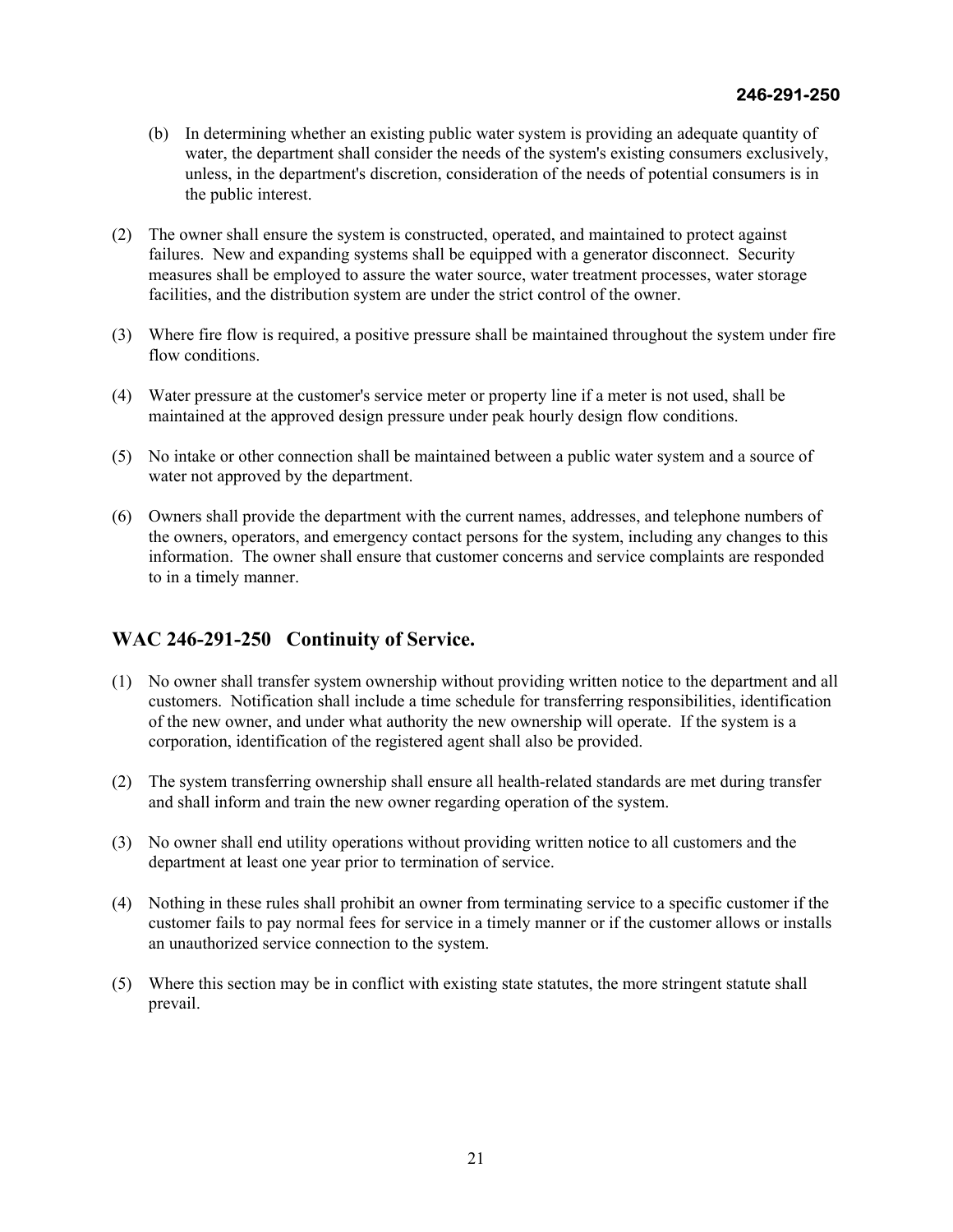#### **WAC 246-291-260 Recordkeeping and reporting.**

- (1) The owner shall ensure that the following records of operation and water quality analyses are kept on file:
	- (a) Records of bacteriological and turbidity analyses shall be kept for five years. Records of chemical analyses shall be kept for as long as the system is in operation. Other records of operation and analyses required by the department shall be kept for three years. All records shall bear the signature of the owner of the water system or his or her representative.
	- (b) Records of action taken by the system to correct violations of primary drinking water regulations and copies of public notifications shall be kept for three years after the last action taken with respect to the particular violation involved.
	- (c) Copies of any written reports, summaries, or communications, relating to comprehensive system evaluations (CSEs) conducted by system personnel, by a consultant or by any local, state, or federal agency, shall be kept for ten years after completion of the CSE involved.
	- (d) Where applicable, records of operation and analyses shall include the following:
		- (i) Daily chlorine residual;
		- (ii) Water treatment plant performance including, but not limited to:
			- (A) Type of chemicals used and quantity,
			- (B) Amount of water treated, and
			- (C) Results of analyses.
		- (iii) Daily turbidity;
		- (iv) Monthly water use readings from totalizing source meters; and
		- (v) Other information as specified by the department.
- (2) Reporting.
	- (a) The owner shall ensure that reports required by this chapter, are submitted to the department when requested by the department or as otherwise required by this section, including tests, measurements, and analytic reports.
	- (b) Water facilities inventory and report form (WFI).
		- (i) Owners shall ensure the submittal of an updated WFI to the department every three years or as requested; and
		- (ii) The owner shall also ensure the submittal of an updated WFI to the department within thirty days of any change in name, number of connections, ownership, or responsibility for management of the water system.
	- (c) Bacteriological.
		- (i) The owner shall ensure that the department is notified of the presence of:
			- (A) Coliform in a sample, within ten days of notification by the laboratory; and
			- (B) Fecal coliform or E. coli in a sample, by the end of the business day in which the owner is notified by the laboratory or as soon as possible.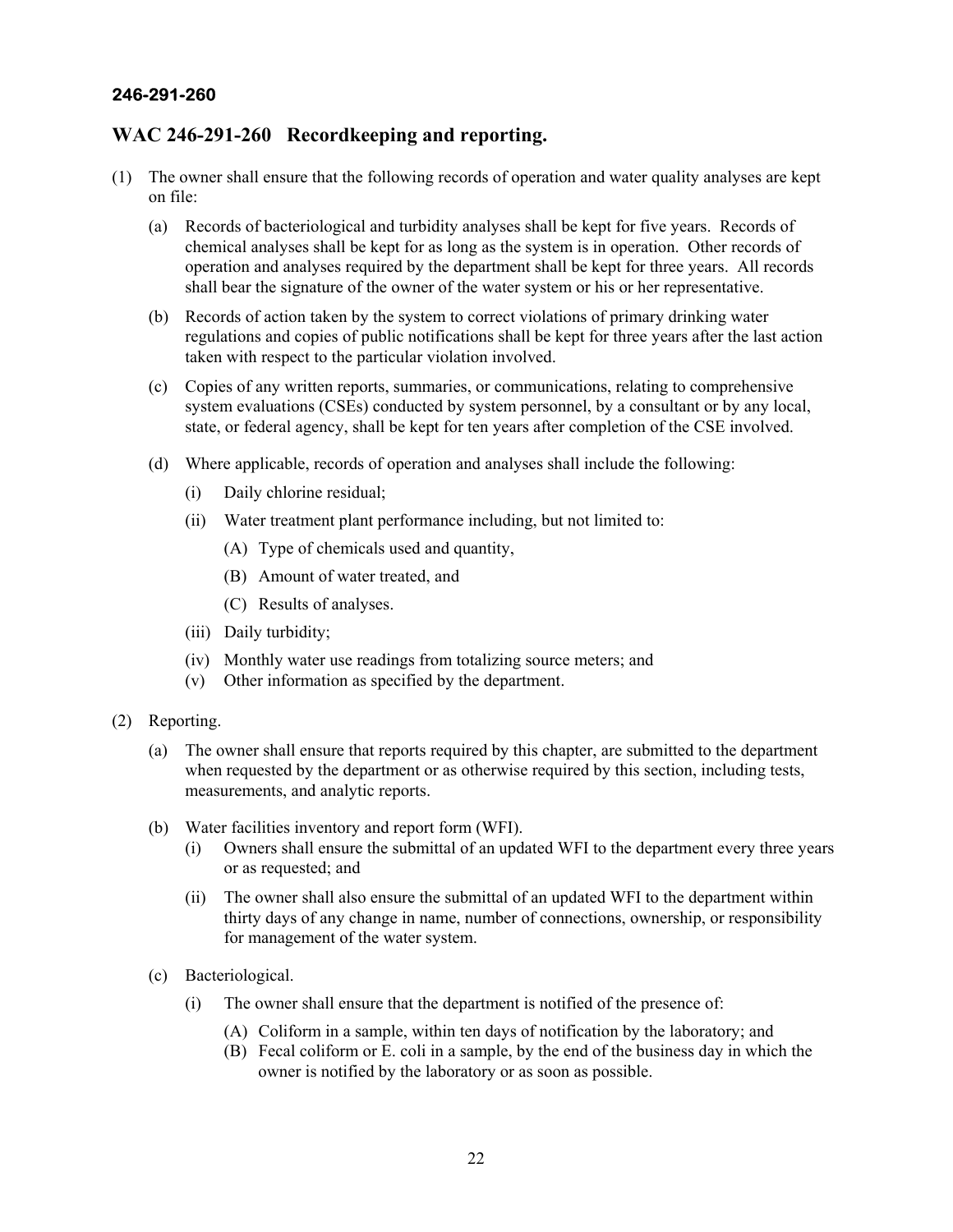- (ii) When a coliform MCL violation occurs, the owner shall ensure that the following notifications are made:
	- (A) Notification of the department before the end of the next business day when a coliform MCL is determined; and
	- (B) Notification of the water system users in accordance with WAC 246-291-360.
- (d) Water use data shall be reported upon request of the department.

#### **WAC 246-291-270 Cross-Connection Control.**

- (1) Owners have the responsibility to protect public water systems from contamination due to crossconnections.
- (2) Cross-connections which can be eliminated shall be eliminated. The owner shall work cooperatively with local authorities to eliminate or control potential cross-connections in a manner acceptable to the department.
- (3) When an existing cross-connection poses a potential health or system hazard, the owner shall shut off water service to the premises until the cross-connection has been eliminated or controlled by the installation of a proper backflow prevention assembly.
- (4) Backflow prevention devices shall be approved by the department and tested in a manner prescribed by the department in WAC 246-290-490.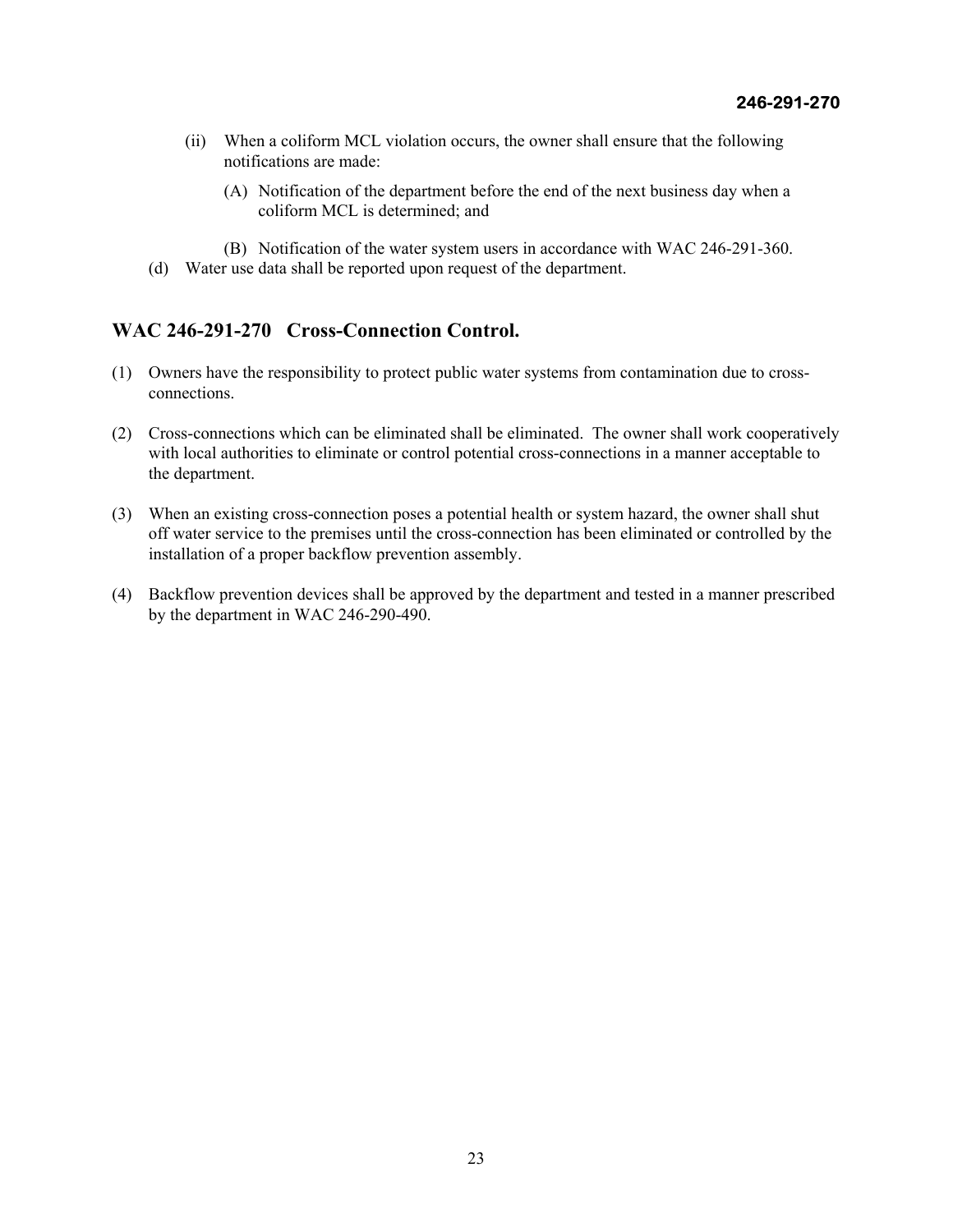## **PART 4. WATER QUALITY**

|                        | 246-291-300 General monitoring requirements. | 25 |
|------------------------|----------------------------------------------|----|
|                        | 246-291-310 General follow-up.               | 25 |
|                        | 246-291-320 Bacteriological.                 | 26 |
|                        | 246-291-330 Inorganic chemical and physical. | 26 |
| 246-291-340 Turbidity. |                                              | 28 |
|                        | 246-291-350 Other substances.                | 28 |
|                        | 246-291-360 Public notification.             | 29 |
|                        | 246-291-370 Severability.                    | 29 |
|                        |                                              |    |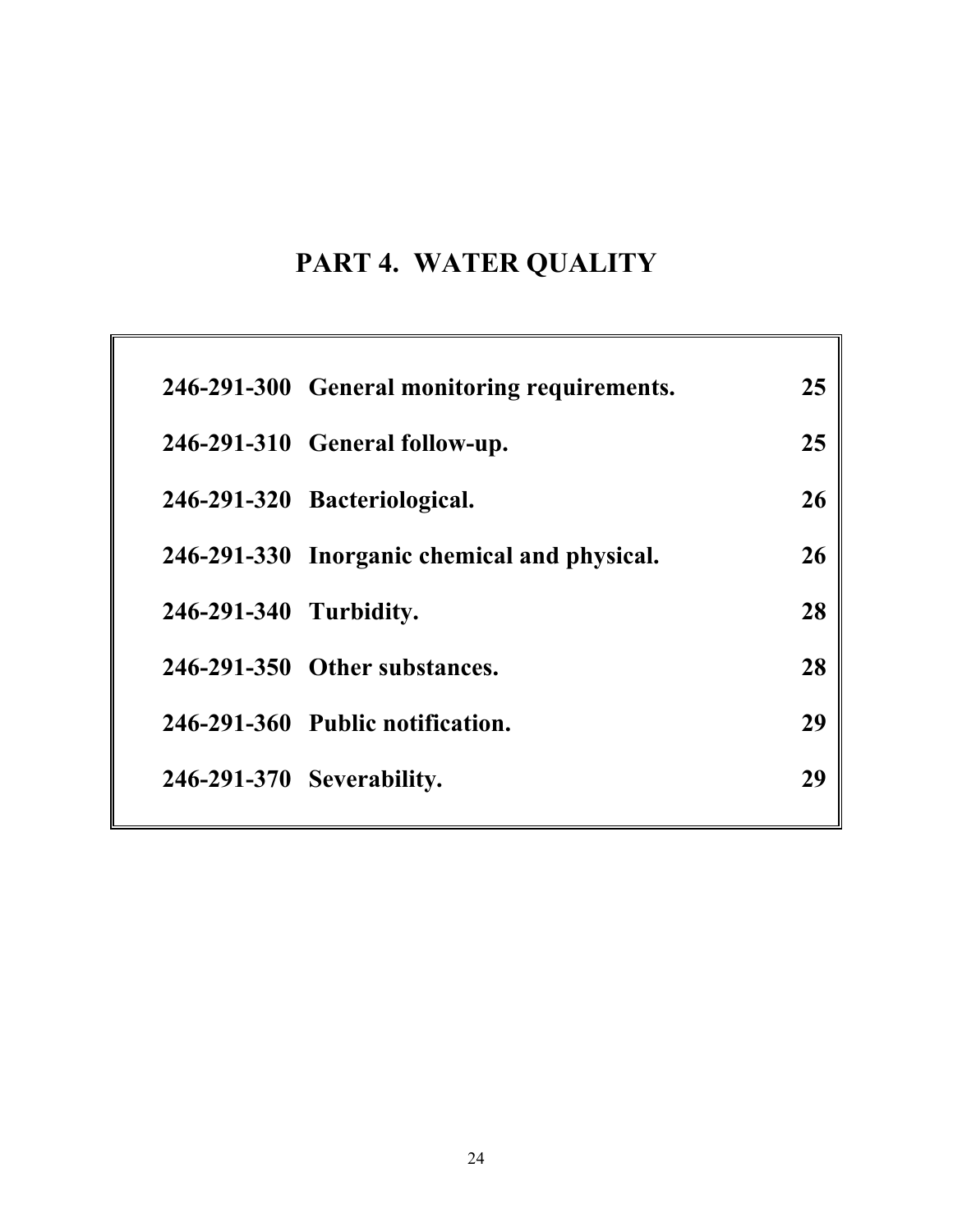#### **WAC 246-291-300 General Monitoring Requirements.**

- (1) The department may require additional monitoring when it determines contamination is present or suspected in the water system or when it determines the source may be vulnerable to contamination.
- (2) Special purpose samples shall not count toward fulfillment of the monitoring requirements of this chapter.
- (3) The owner shall ensure samples required by this chapter are collected, transported, and submitted for analysis according to department-approved methods. The analyses shall be performed by the state public health laboratory or another laboratory certified by the department. Qualified water utility, certified laboratory, or department personnel may conduct measurements for pH, temperature, residual disinfectant concentration and turbidity as required by this chapter, provided, these measurements are made in accordance with *Standard Methods*.
- (4) When one Group B water system sells water to another public water system and the cumulative number of services or population served meet the definition of a group A system, the owner of the selling system shall ensure that source monitoring is conducted in accordance with the minimum requirements for Group A community systems found in chapter 246-290 WAC.

#### **WAC 246-291-310 General Follow-up.**

- (1) If a water quality sample exceeds any MCLs listed in this chapter, the owner shall ensure notification of the department and take follow-up action as described in this chapter.
- (2) When a primary MCL violation occurs, the owner shall ensure that the following actions are taken:
	- (a) Notification of the department in accordance with WAC 246-291-260;
	- (b) Notification of the consumers served by the system in accordance with WAC 246-291-360;
	- (c) Determination of the cause of the contamination; and
	- (d) Other action as directed by the department.
- (3) When a secondary MCL violation occurs, the owner shall ensure that the department is notified and that action is taken as directed by the department.
- (4) The department shall determine the follow-up action when a substance not included in this chapter is detected.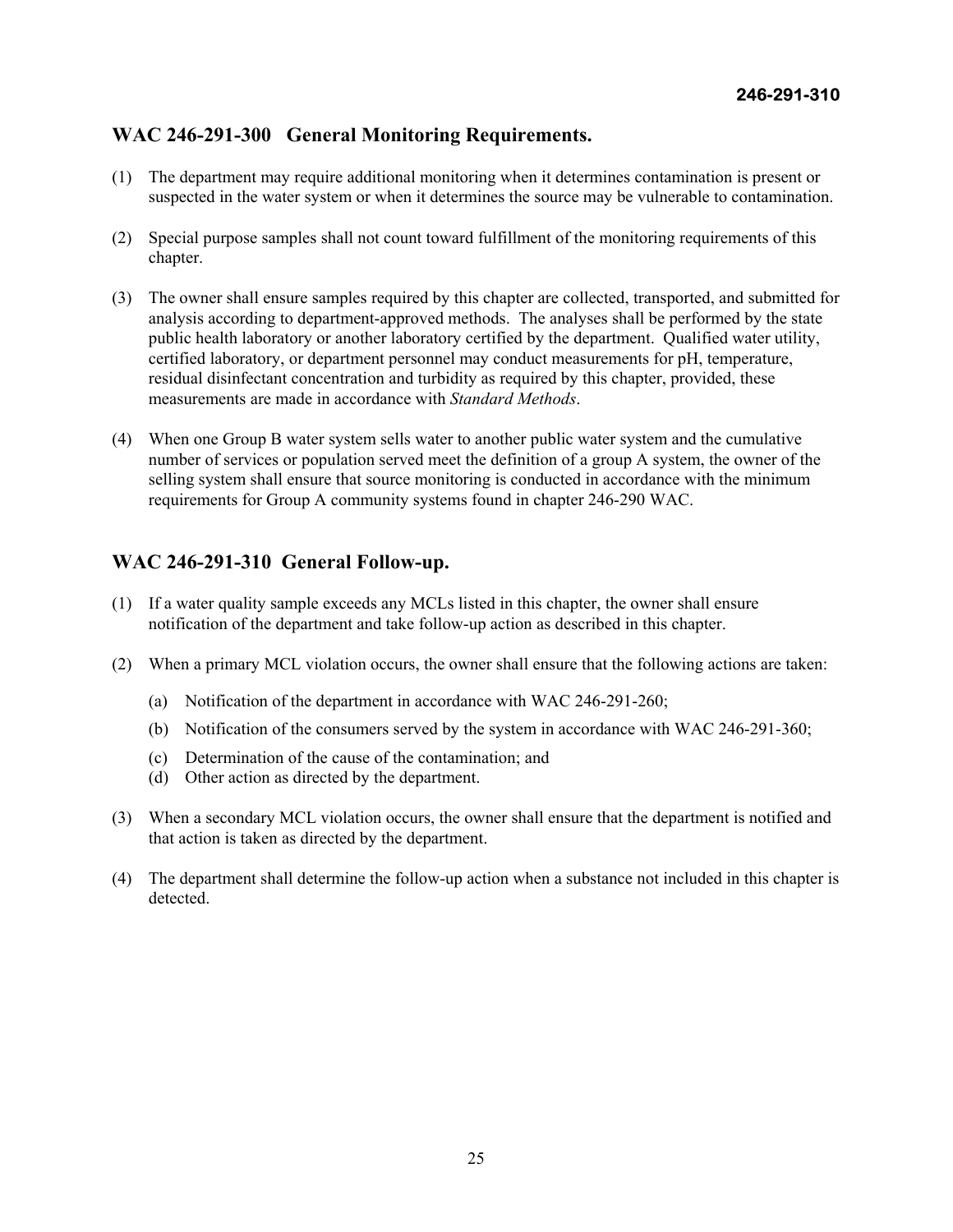#### **WAC 246-291-320 Bacteriological.**

- (1) Owners shall ensure the collection and submittal of a sample for coliform analysis at least once every twelve months from the furthest end of the distribution system or as directed by the department.
- (2) When coliform bacteria are present in any sample the owner shall ensure that:
	- (a) The sample is analyzed for fecal coliform or E. coli;
	- (b) The department is notified in accordance with WAC 246-291-260; and
	- (c) Further action is taken as directed by the department.
- (3) MCLs.
	- (a) MCLs under this subsection shall be considered primary standards.
	- (b) An MCL violation for coliform bacteria occurs when a routine and repeat sample have coliform presence.
	- (c) In determining MCL compliance, the owner shall:
		- (i) Include:
			- (A) Routine samples; and
			- (B) Repeat samples.
		- (ii) Not include:
			- (A) Invalidated samples; and
			- (B) Special purpose samples.

#### **WAC 246-291-330 Inorganic Chemical and Physical.**

- (1) Monitoring.
	- (a) A complete inorganic chemical and physical analysis shall consist of the primary and secondary chemical and physical standards.
		- (i) Primary chemical and physical standards are antimony, arsenic, barium, beryllium, cadmium, chromium, cyanide, fluoride, mercury, nickel, nitrate (as N), nitrite (as N), selenium, sodium, thallium, and turbidity.
		- (ii) Secondary chemical and physical standards are chloride, color, hardness, iron, manganese, silver, specific conductivity, sulfate\*, total dissolved solids\*, and zinc.
		- \*Required only when specific conductivity exceeds seven hundred micromhos/centimeter.
	- (b) Samples taken for inorganic chemical analyses shall be collected at the source before treatment.
	- (c) Owners shall ensure submittal of at least one initial complete analysis from each source;
	- (d) After the initial complete analysis, owners shall ensure submittal to the department of results of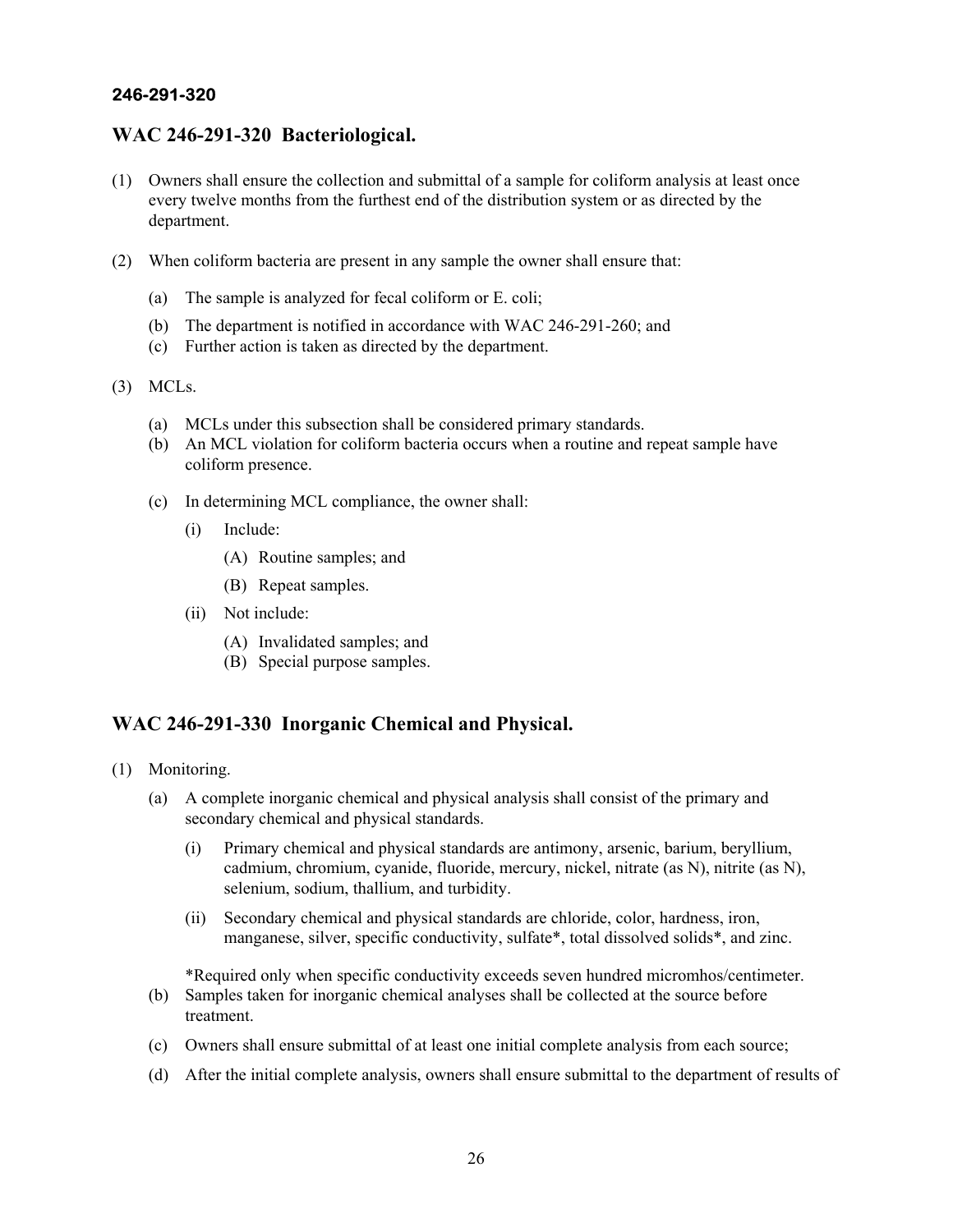at least one nitrate sample analyzed from each source or well field every thirty-six months; and

- (e) When treatment is provided for one or more inorganic chemical or physical contaminants, samples shall be taken for the specific contaminant or contaminants before and after treatment. The department shall determine the frequency of sampling.
- (2) Follow-up. When an initial analysis of a substance exceeds the MCL, the owner shall ensure that at least one additional sample is immediately taken from the same sampling point and analyzed for any substance which exceeded the MCL. If the average of the samples exceeds the MCL, a violation is confirmed.
- (3) MCLs. The primary and secondary MCLs are listed in Tables 1 and 2:

| <b>Substance</b> | Primary MCLs (mg/L)          |  |
|------------------|------------------------------|--|
| Antimony         | 0.006                        |  |
| Arsenic          | 0.05                         |  |
| Barium           | $2.0\,$                      |  |
| Beryllium        | 0.004                        |  |
| Cadmium          | 0.005                        |  |
| Chromium         | 0.1                          |  |
| Cyanide          | 0.2                          |  |
| Fluoride         | $4.0\,$                      |  |
| Mercury          | 0.002                        |  |
| Nickel           | 0.1                          |  |
| Nitrate (as N)   | 10.0                         |  |
| Nitrite (as N)   | $1.0\,$                      |  |
| Selenium         | 0.05                         |  |
| Sodium           | $\ast$                       |  |
| Thallium         | 0.002                        |  |
| <b>Substance</b> | <b>Secondary MCLs (mg/L)</b> |  |
| Chloride         | 250.0                        |  |
| Fluoride         | 2.0                          |  |
| Iron             | 0.3                          |  |
| Manganese        | 0.05                         |  |
| Silver           | 0.1                          |  |
| Sulfate          | 250.0                        |  |
| Zinc             | 5.0                          |  |

#### **Table 1 INORGANIC CHEMICAL CHARACTERISTICS**

\* Note: Although the State Board of Health has not established an MCL for sodium, there is enough public health significance connected with sodium levels to require inclusion in inorganic chemical and physical monitoring.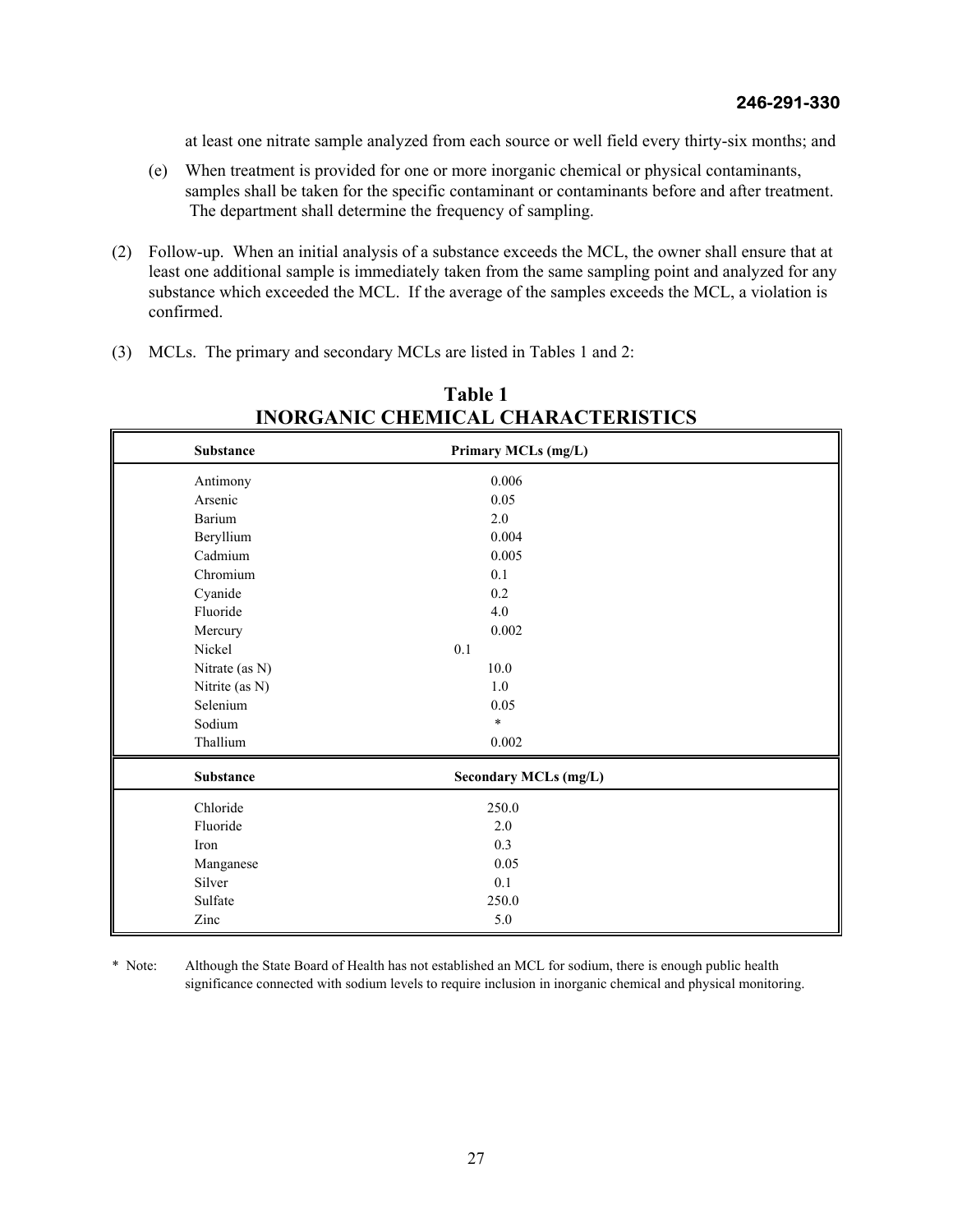| <b>Substance</b>                                      | <b>Primary MCL</b>                 |
|-------------------------------------------------------|------------------------------------|
| Turbidity                                             | <b>1.0 NTU</b>                     |
| <b>Substance</b>                                      | <b>Secondary MCLs</b>              |
| Color<br>Hardness                                     | 15 Color Units<br>None established |
| Specific Conductivity<br>Total Dissolved Solids (TDS) | 700 umhos/cm<br>$500 \text{ mg/L}$ |

#### **Table 2 PHYSICAL CHARACTERISTICS**

#### **WAC 246-291-340 Turbidity.**

(1) The department shall determine monitoring requirements on a case-by-case basis. New surface water and GWI sources shall comply with applicable turbidity monitoring requirements in accordance with Part 6 of Chapter 246-290 WAC.

#### (2) MCLs.

- (a) The department shall consider standards under this subsection primary standards.
- (b) The MCLs for turbidity are:
	- (i) 1.0 NTU, based on a monthly average of the maximum daily turbidity, where the maximum daily turbidity is defined as the average of the:
		- (A) Highest two hourly readings over a twenty-four hour period when continuous monitoring is used; or

 (B) Daily grab samples taken within one hour when daily monitoring is used. The department may increase the MCL to 5.0 NTUs if the owner can show the source is within a controlled watershed and the source meets the requirements under WAC 246- 291-110.

(ii) 5.0 NTUs based on an average of the maximum daily turbidity for two consecutive days.

#### **WAC 246-291-350 Other Substances.**

- (1) In areas known or suspected of being contaminated with other substances of public health concern, the department may require that an owner submit water samples to test for the suspected contamination at a frequency determined by the department.
- (2) The department may require repeat samples for confirmation of results.